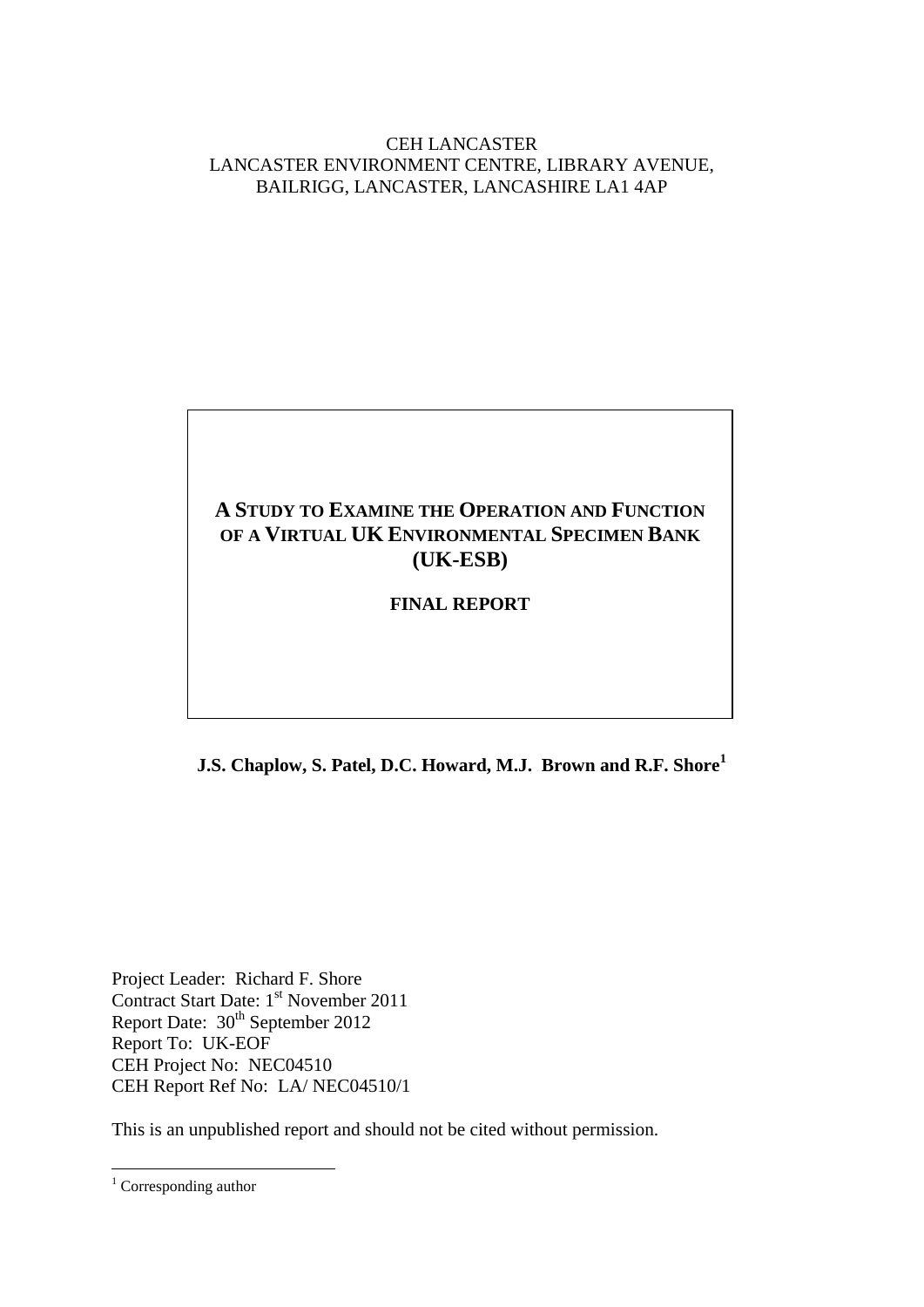#### **INTELLECTUAL PROPERTY RIGHTS**

#### **CONFIDENTIALITY STATEMENT**

'In accordance with our normal practice, this report is for the use only of the party to whom it is addressed, and no responsibility is accepted to any third party for the whole or any part of its contents. Neither the whole nor any part of this report or any reference thereto may be included in any published document, circular or statement, nor published or referred to in any way without our written approval of the form and context in which it may appear'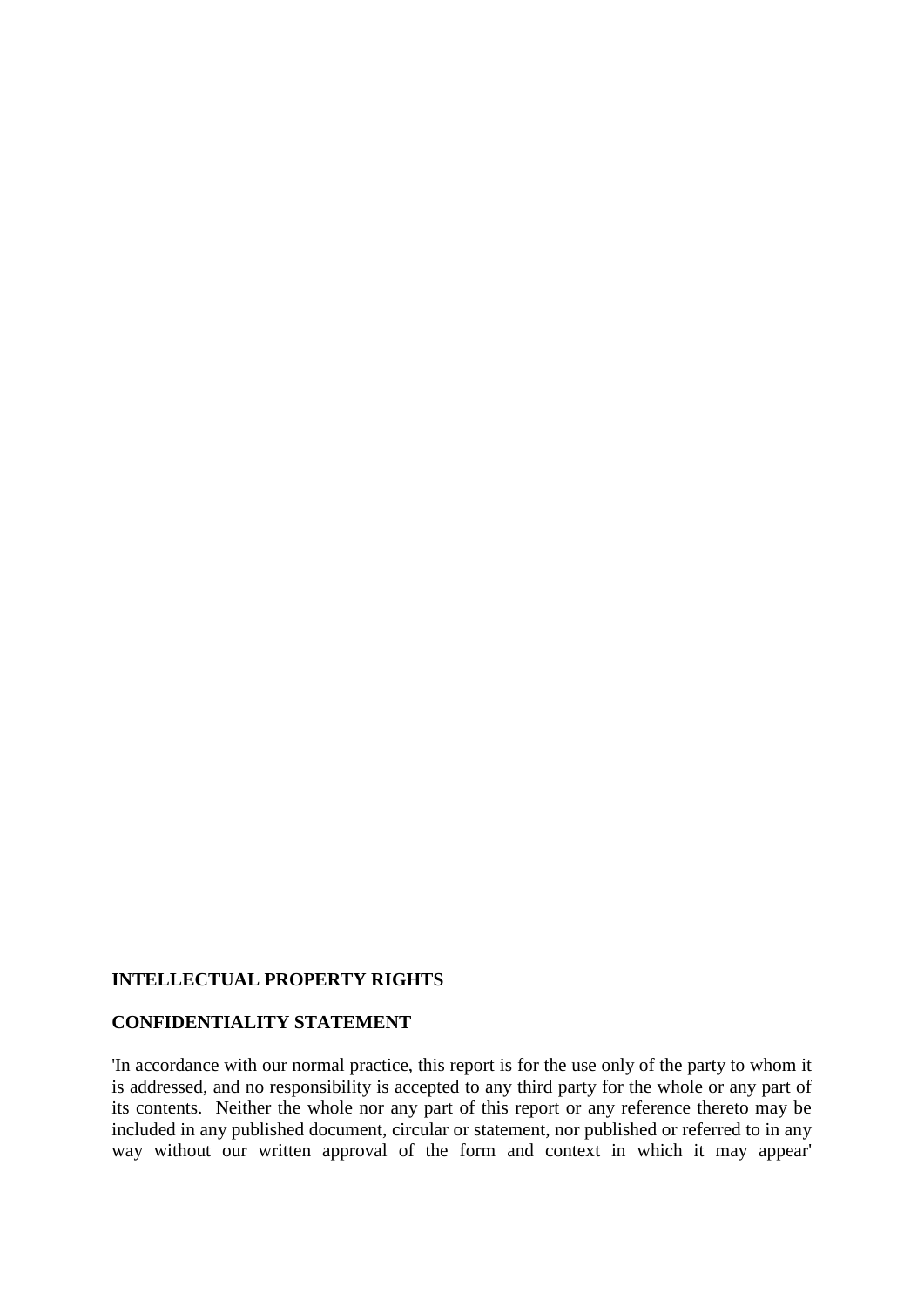# <span id="page-2-0"></span>**1 Executive Summary**

- 1. Environmental specimen banking is recognised internationally as an integral part of long-term environmental research and monitoring. Analysis of preserved environmental samples is often needed to detect and quantify patterns and rate of environmental change, and the emergence and progression of environmental hazards and risks.
- 2. National Environmental Specimen Banks have been established in several countries; they vary in scope and breadth. There are a few specialised environmental specimen holdings in the UK but no national-scale catalogue of holdings, despite an estimated annual spend of £16 million to store specimens. This lack of information results in under-exploitation of archived specimens and is a lost opportunity to facilitate worldclass science and identify emerging pressures and threats on the environment.
- 3. An earlier project had identified key stakeholder organisations either engaged in archiving nationally important environmental specimens or who wished to utilise such specimens. These stakeholders had agreed there was a need for a national metadata catalogue of environmental specimens (subsequently termed *a virtual UK-ESB*)*.* The objective of the current project was to further develop a virtual UK-ESB. Specifically, the aim was to work with stakeholders to establish the correct metadata entry fields, the search capabilities, the functionality and the nature of the hosting website of a virtual UK-ESB.
- 4. More than 80 stakeholder organisations that had previously expressed an interest in a UK-ESB were approached to provide feedback either electronically or by attending a stakeholder workshop. Thirty eight organisations responded. All remained interested in the UK-ESB concept and seventeen answered the survey questions.
- 5. Mock-ups of data entry screens, search screens and ideas around the functionality of a UK-ESB were developed by the CEH project team. These were mailed to stakeholders for feedback. Initial feedback was incorporated into the mock-ups which were then presented for discussion at a workshop comprising 15 attendees from across the specimen archiving community, CEH and the UK-EOF.
- 6. Workshop participants reviewed and agreed the format of 23 mandatory or optional data-entry fields for a virtual UK-ESB that, in the absence of standard for material samples and archives, were aligned with ISO19115 (geospatial metadata standard) and DublinCore (metadata standard). These fields were sub-divided into the following headings: *Sample description, Categorisation, keywords and links*, *Storage Information* and *Contact information*. Workshop participants also made a number of recommendations as to the format of the data entry screens and inclusion of extra fields.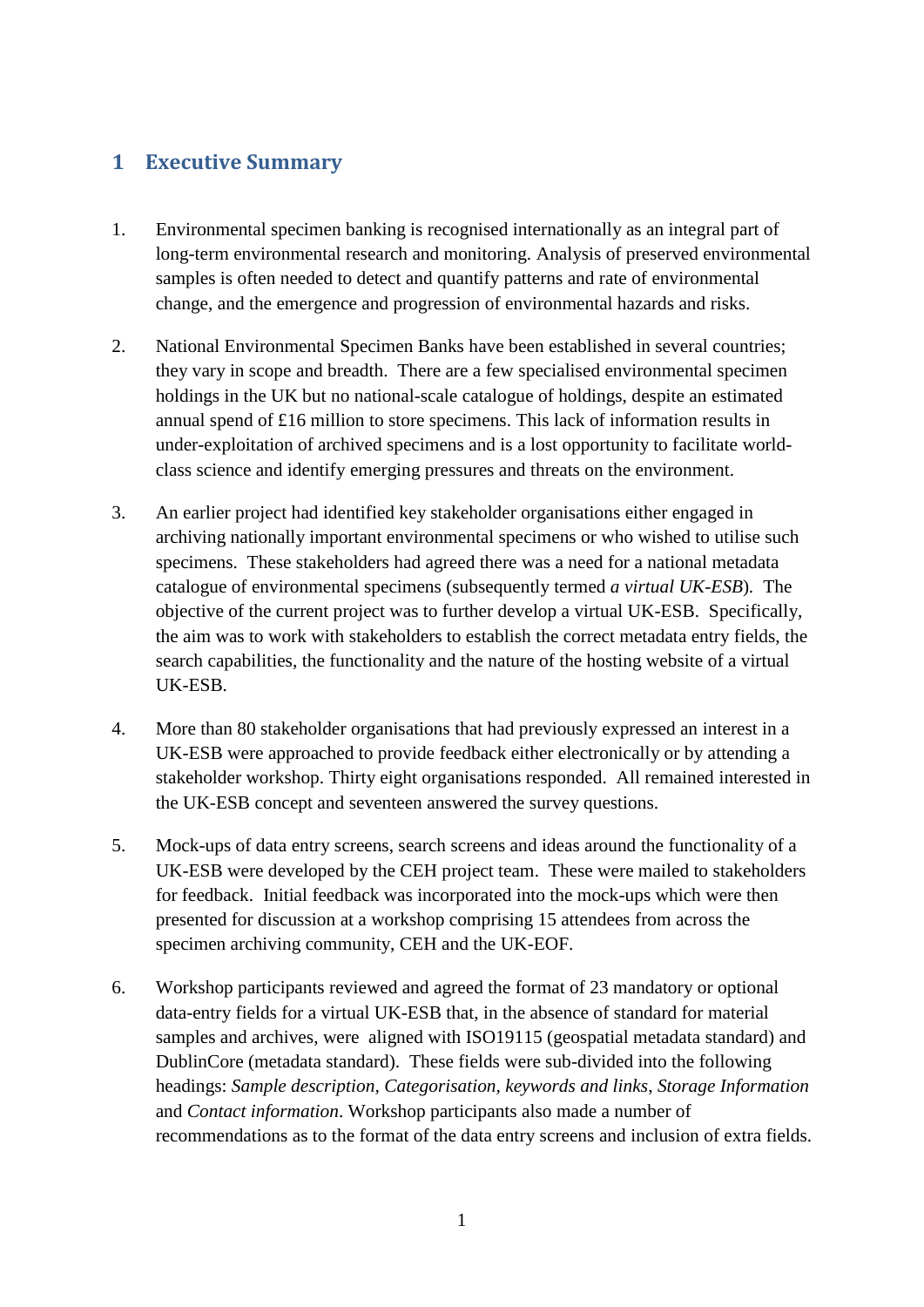- 7. Workshop participants reviewed options for search capabilities and made recommendations as to simple and advanced searching methods and their formats. It was also recommended that search facilities of the ESBs of other countries be examined to determine what is used, ease of use, and how they match the recommendations from the workshop.
- 8. Workshop participants reviewed options for functionality and agreed a detailed list of prioritised requirements.
- 9. Workshop participants agreed that a virtual UK-ESB should be hosted through a dedicated website that would also provide wider information, such as recently updated or added specimen holdings, most downloaded information, links to other groups, standard operating procedures, etc.
- 10. The next step for the development of a virtual UK-ESB is to implement the design and development ideas captured in the current report and build a test version of a virtual UK-ESB. This would be tested and refined, and could then be launched on a specifically designed website. This would need to be accompanied by a communication strategy. There is potential to link and co-brand a virtual UK-ESB with the UK-Environmental Observation Framework (UK-EOF).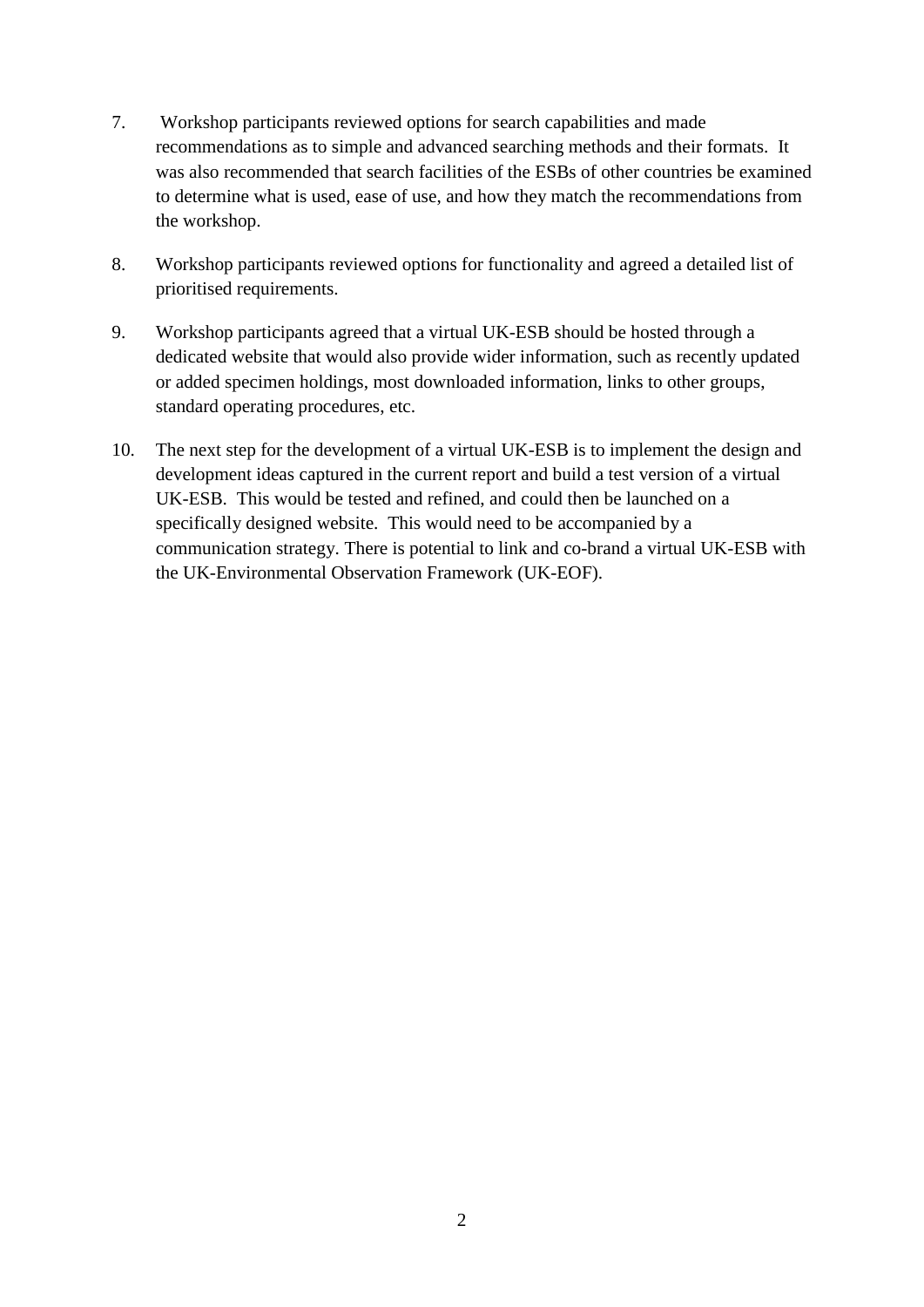# **Table of Contents**

| $\mathbf{1}$            |     |                                                                                     |
|-------------------------|-----|-------------------------------------------------------------------------------------|
| $\overline{2}$          |     |                                                                                     |
|                         | 2.1 |                                                                                     |
|                         | 2.2 | Current national Environmental Specimen Banks in other countries 4                  |
|                         | 2.3 |                                                                                     |
|                         | 2.4 |                                                                                     |
|                         | 2.5 |                                                                                     |
|                         | 2.6 |                                                                                     |
|                         | 2.7 |                                                                                     |
| $\mathbf{3}$            |     |                                                                                     |
|                         | 3.1 |                                                                                     |
|                         | 3.2 |                                                                                     |
|                         | 3.3 |                                                                                     |
|                         | 3.4 |                                                                                     |
| $\overline{\mathbf{4}}$ |     |                                                                                     |
|                         | 4.1 |                                                                                     |
|                         | 4.2 |                                                                                     |
|                         | 4.3 |                                                                                     |
|                         | 4.4 |                                                                                     |
| 5                       |     |                                                                                     |
| 6                       |     |                                                                                     |
|                         |     | Appendix 6.1. List of those that were willing to look at and comment on mock-up UK- |
|                         |     | Appendix 6.2. Screen mock-ups and associated fields for virtual UK-ESB data entry   |
|                         |     |                                                                                     |
|                         |     |                                                                                     |
|                         |     |                                                                                     |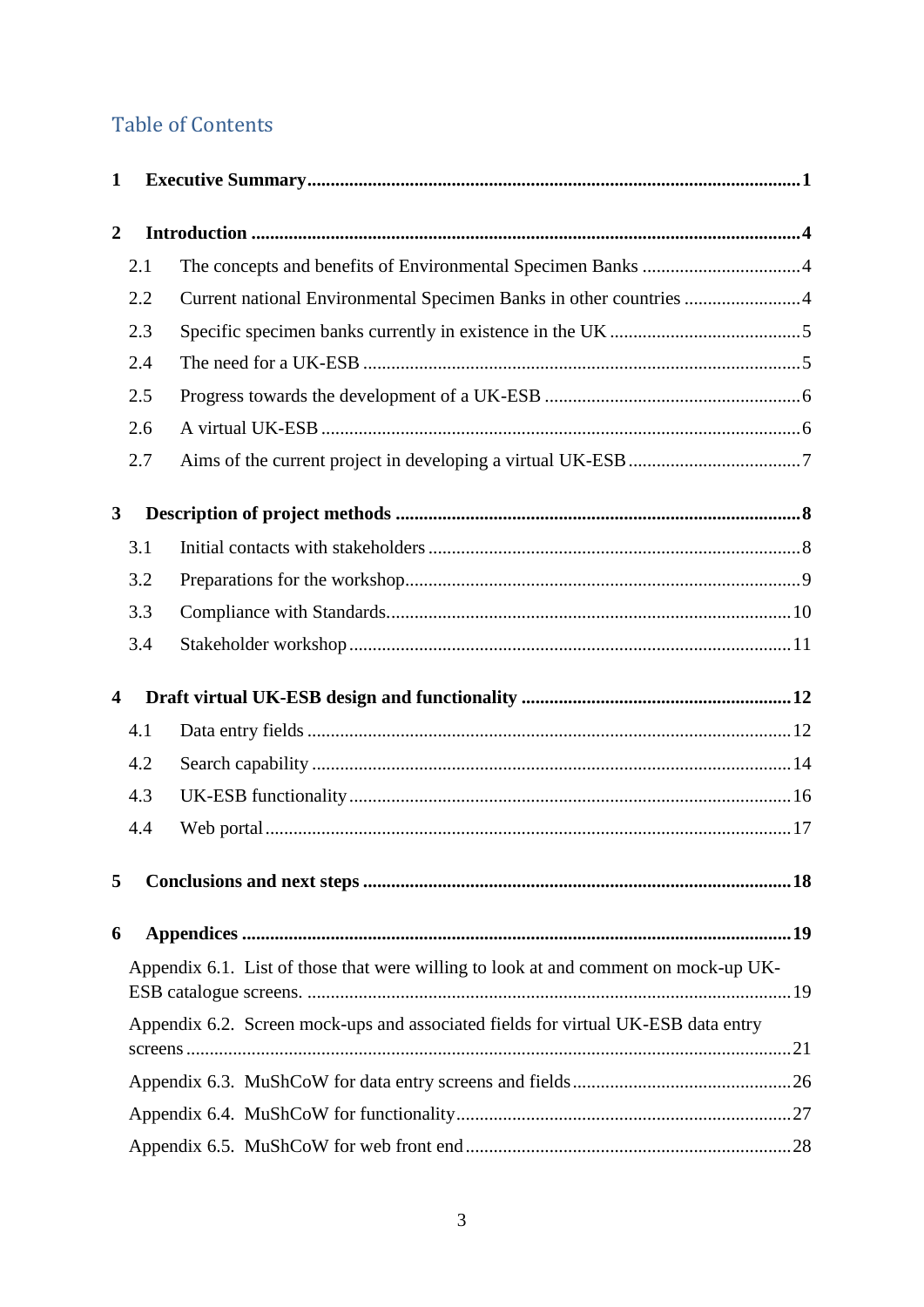## <span id="page-5-0"></span>**2 Introduction**

#### <span id="page-5-1"></span>**2.1 The concepts and benefits of Environmental Specimen Banks**

Long-term collection and preservation of environmental specimens (often termed environmental specimen or sample banks − ESBs) allows analysis and evaluation of samples both as a part of real-time monitoring and basic research. ESBs also enable investigators to extend their research into the past. Such analyses are often needed to detect and characterise patterns and rate of environmental change and the emergence and progression of environmental hazards and risks. Examples include quantification of changes in species dietary patterns and migration (through stable isotope analysis), identification of the presence and rate of spread of emerging contaminants, pathogens and diseases, and measurement of genetic drift in species. One example of the scientific value and excellence of ESBs is demonstrated by the Japanese Environmental Specimen Bank for Global Monitoring [\(es-](http://www.ehime-u.ac.jp/~cmes/e/esbank/esbank.htm)[BANK\)](http://www.ehime-u.ac.jp/~cmes/e/esbank/esbank.htm) which has gained  $14<sup>th</sup>$  place in citation ranking among academic publications on environmental sciences. The wider impact of ESBs is that they enable detection and characterisation of long-term changes in response to environmental drivers. The importance of this is evident from our pressing need to understand environmental resilience to global climate change.

#### <span id="page-5-2"></span>**2.2 Current national Environmental Specimen Banks in other countries**

According to the United Nations Environment Programme (UNEP) Production and Consumption Unit, specimen or sample banks have been established in several countries both for environmental and human samples. The countries that currently operate some form of sample bank include Germany, Japan, Nordic Countries, Italy, Canada and the USA; others are under development elsewhere.

The scope and breadth of the current existing national specimen banks vary between countries. Some ESBs have a wide remit. For example, the National Wildlife Specimen Bank in Canada archives samples from a wide range of Canadian habitats while the [Japanese](http://www.ehime-u.ac.jp/~cmes/e/esbank/esbank.htm)  [es-BANK](http://www.ehime-u.ac.jp/~cmes/e/esbank/esbank.htm) archives samples from all over the world. Other ESBs are smaller and act as centralised repositories for samples from specific ecosystems. For instance, the U.S. Marine Environmental Specimen Bank cryogenically banks well-documented environmental specimens (such as marine mammal tissues, mussels, oysters, fish tissues, seabird eggs) collected as part of US marine research and monitoring programs. The German ESB, the Umwelt Probenbank, only accepts and stores limnetic, marine, terrestrial and human samples collected from designated sampling areas on an annual basis, while the Paljakka Environmental Specimen Bank (Finland) is restricted to moss, lichen and bark samples.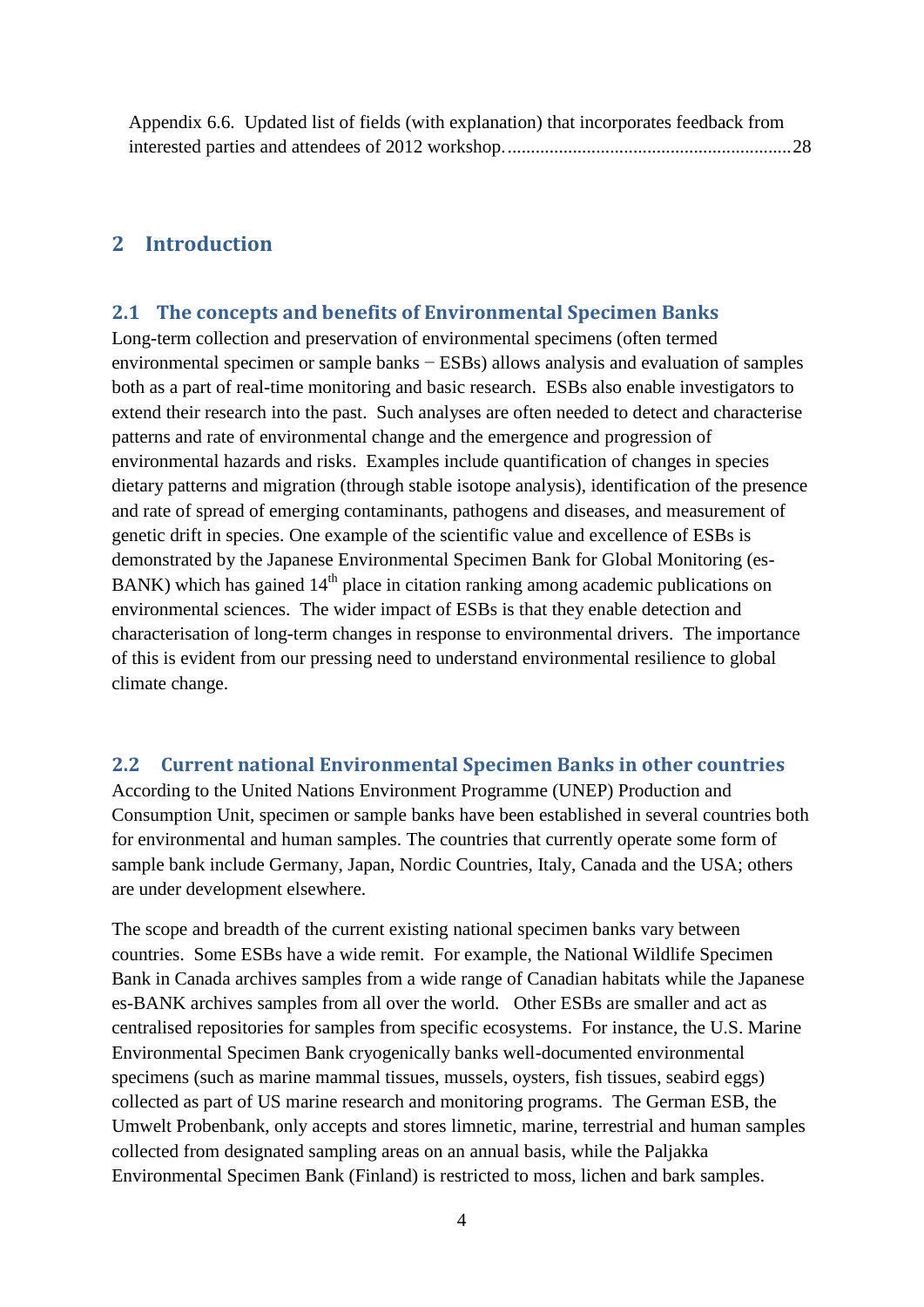The International Environmental Specimen Bank Group (IESB) promotes the world-wide development of techniques and strategies for environmental specimen banking. There is a breadth of information available from their website<sup>2</sup> including details of existing specimen banks, standard operating procedures and protocols, previous meetings and their proceedings.

# <span id="page-6-0"></span>**2.3 Specific specimen banks currently in existence in the UK**

A number of specialised environmental and human specimen catalogues are in existence in the UK of which we are aware and which are searchable through some form of electronic functionality. These include:

- British Bryological Society UK Catalogue of specimens a Microsoft Excel sheet with more than 41000 rows that exists to promote the study of liverworts and mosses<sup>3</sup>
- Natural History Museum (NHM) collections including botany, entomology, mineralogy, zoology and palaeontology e.g. t*ype specimens of birds in the NHM* – a searchable electronic list of types of birds in the museum intended for use by the scientific research community, *Zoology Specimen catalogue (NHM)* – a searchable database with 21 possible fields. According to the home page as little as 10% of the 28,000 samples have so far been catalogued<sup>4</sup>
- University of Cambridge University Museum of Zoology a searchable online main catalogue and draft bivalve catalogue<sup>5</sup>
- UK Biobank holding for future analysis samples of blood, urine and saliva samples from half a million people aged 40 - 69 (samples taken 2006-10) and whose long term health outcomes are monitored $6$
- SurgiCat the Royal College of Surgeons of England. The catalogue is searchable and contains some environmental specimens<sup>7</sup>

## <span id="page-6-1"></span>**2.4 The need for a UK-ESB**

Formal environmental specimen banking is recognized internationally as an integral part of long-term environmental research and monitoring. There are numerous monitoring and experimental research studies in the UK that involve collection and archiving of environmental specimens. The United Kingdom Environmental Observation Framework (UK-EOF), part of the Living With Environmental Change (LWEC) partnership, catalogues environmental observations made for and by the UK, but there is no equivalent catalogue for

1

<sup>2</sup> [http://www.inter-esb.org](http://www.inter-esb.org/)

<sup>3</sup> <http://www.museumwales.ac.uk/en/3109/>

<sup>&</sup>lt;sup>4</sup> <http://www.nhm.ac.uk/nature-online/collections-at-the-museum/>

<sup>&</sup>lt;sup>5</sup> <http://www.museum.zoo.cam.ac.uk/collections.archives/catalogues/>

<sup>6</sup> <http://www.ukbiobank.ac.uk/>

<sup>&</sup>lt;sup>7</sup> [http://surgicat.rcseng.ac.uk](http://surgicat.rcseng.ac.uk/)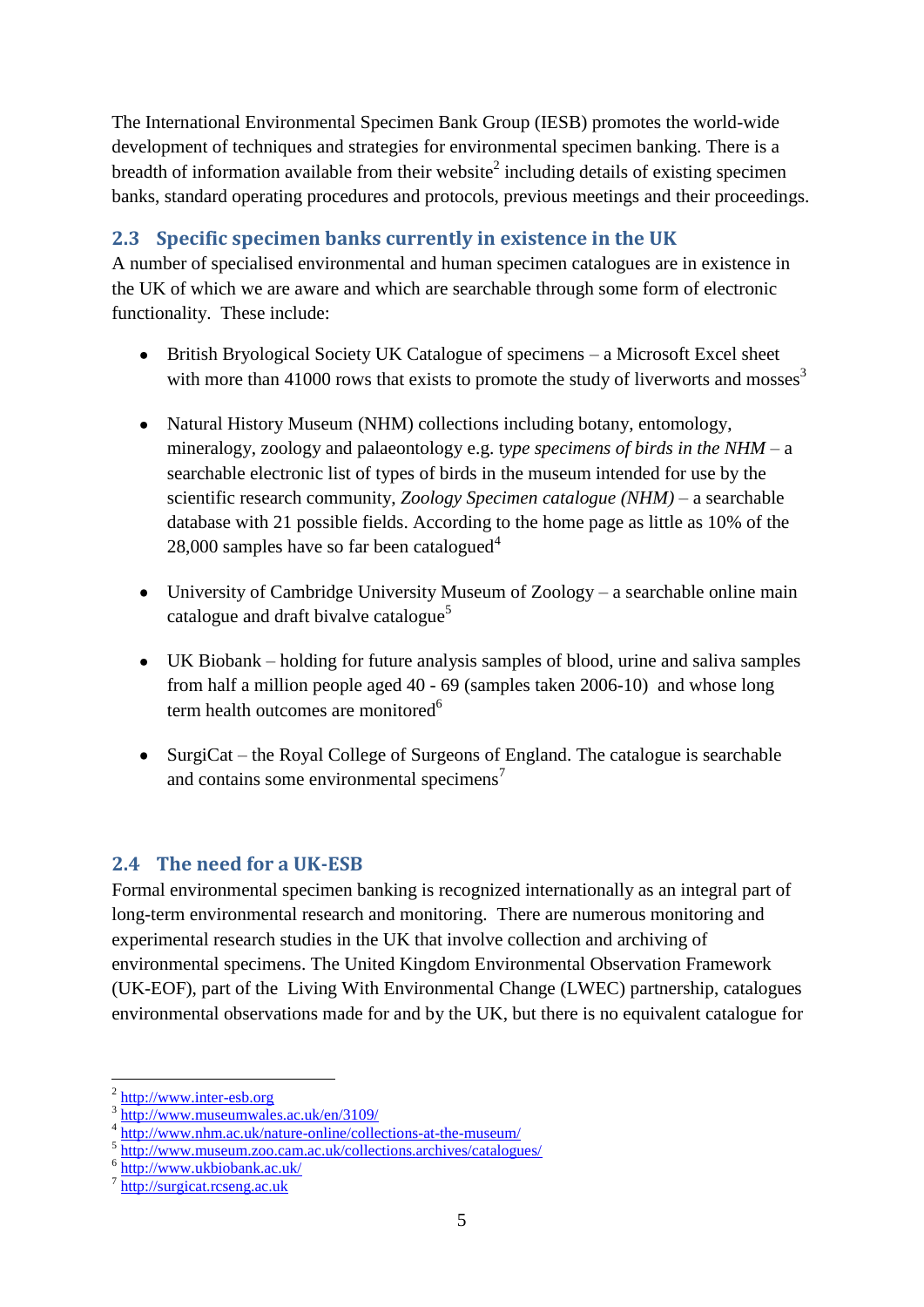UK environmental specimen holdings. The only information available is with regard to specific collections, such as those listed above.

As part of a previous study in 2009/10, we estimated the cost of UK projects that store or archive specimens to be approximately £16 million per year (Chaplow et al. 2010)<sup>8</sup>. The lack of any metadata catalogue for these holdings means that it is impossible to readily discover what specimens have been collected, who curates them, and whether they are accessible for research purposes. Current UK collections of environmental specimens are almost certainly under-exploited because of a general lack of awareness about their existence. This represents a lost opportunity on the part of the UK to facilitate world-class environmental science and to help government and regulatory agencies identify emerging threats to, and pressures on, the environment.

#### <span id="page-7-0"></span>**2.5 Progress towards the development of a UK-ESB**

The Centre for Ecology & Hydrology (CEH) held a workshop in 2010 that examined the need for, and desirability of, some form of UK Environmental Specimen Bank (UK-ESB). This workshop involved key stakeholder organisation who were engaged in collecting and archiving nationally important environmental specimens for various purposes, such as education, the promotion of knowledge, and scientific use. Other stakeholders were organisations who utilise, or would wish to utilise, such specimens.

The workshop established that there was general acceptance and enthusiasm from the stakeholder community to engage in a move towards a UK-ESB. A strategic development plan was formulated (Chaplow et al. 2010). The agreed key first step was the establishment of a *virtual* UK-ESB.

#### <span id="page-7-1"></span>**2.6 A virtual UK-ESB**

<u>.</u>

A virtual UK-ESB would essentially be a standardised metadata catalogue, presented through a web portal with an associated website. The catalogue would adopt consistent descriptions of specimen archives. The catalogue would also provide links to each of the various individual sample archives, thereby providing awareness of and access to samples and sample holders.

A virtual UK-ESB would require a national partnership between holders of UK environmental specimens. The partners would enter information into the virtual UK-ESB about their specimen holdings but no changes to current archiving practices, ownership or intellectual property rights would be required. The virtual UK-ESB would be expected to yield significant benefits to specimen holders. These could include sharing of data, samples

<sup>8</sup> Chaplow, J.S., Walker, L.A., MacKechnie, C.J. & Shore, R.F. 2010. *A scoping study of specimen archiving activity in the UK and the potential for a UK Environmental Specimen Bank*. Centre for Ecology & Hydrology report to the Environmental Research Funders Forum. Centre for Ecology & Hydrology, UK, pp. 26, ISBN: 978-1-906698-17-1. <http://www.erff.org.uk/documents/201005-ceh-scopingstudy.pdf>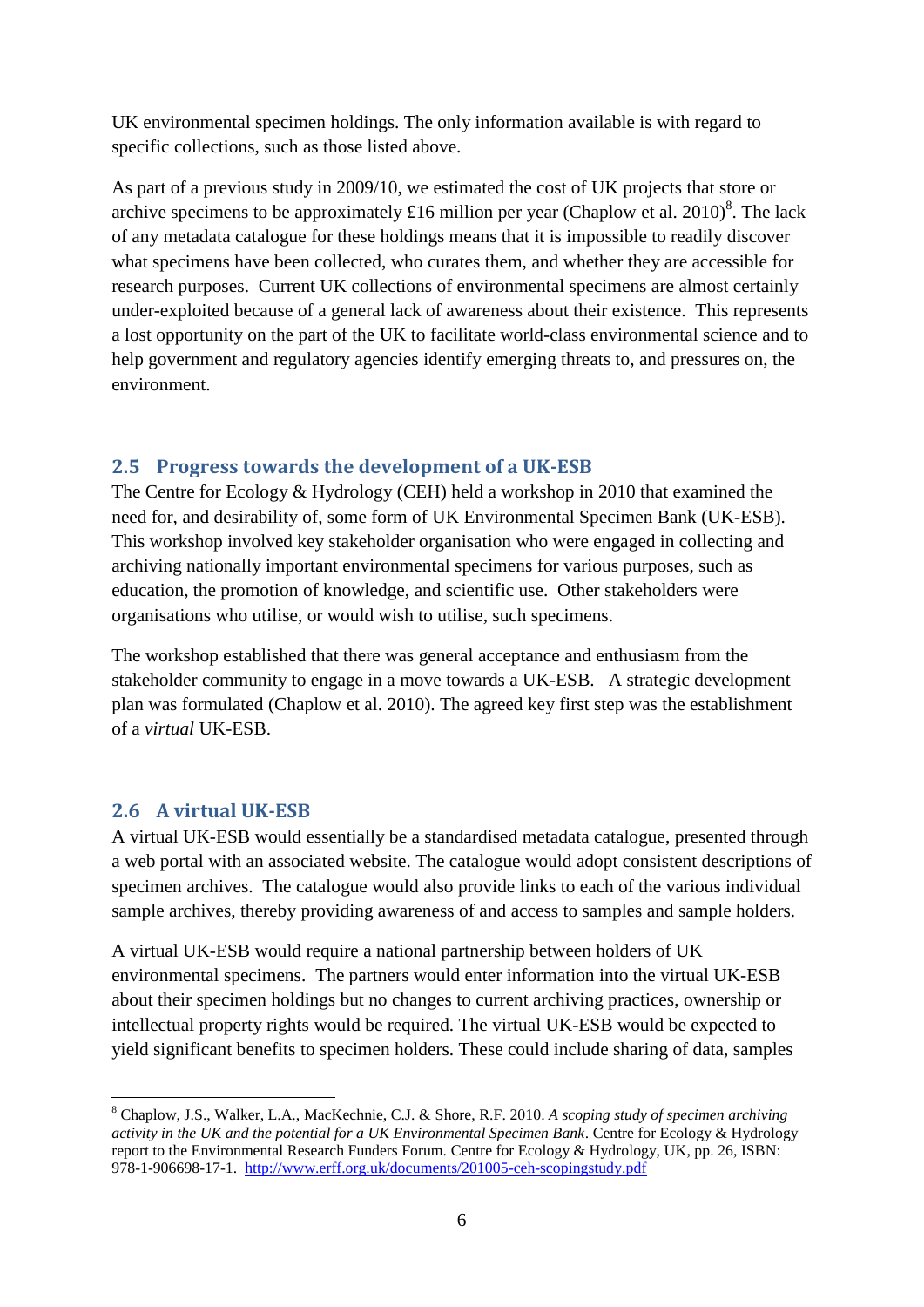and facilities, promotion of best practice and facilitation of strategic links with other types of specimen banks (human, DNA banks etc). For individuals or organisations that wanted to access archived environmental specimens, a virtual UK-ESB would be a readily accessible and searchable web portal where they could discover information about what UK specimen holdings exist and how they might be accessed.

Overall, the aim of a virtual UK-ESB would be to:

improve the discoverability of, and access to, physical samples to help maximise the benefits gained from the current UK investment in archiving environmental specimens. This will improve the ability of UK researchers and agencies to address pressing environmental issues

## <span id="page-8-0"></span>**2.7 Aims of the current project in developing a virtual UK-ESB**

The overall aim of the current project was to further develop the concept of a virtual UK-ESB. Specifically, the aim was to develop agreement, through work with stakeholders, on the following four areas of the virtual UK-ESB.

- a) *Metadata fields for the virtual-ESB.* This involved review of an extensive list based on initial ideas collated at the 2010 CEH workshop (Chaplow et al., 2010). The aim was to reduce and make a final selection of metadata fields such that they matched data availability, ease of capture, relevance and data standards (existing and under development)
- b) *Search capability.* A key value of a catalogue is in its interrogation. The virtual UK-ESB will be used by a variety of parties and each is likely to ask a different style of question. To develop the appropriate functions, the questions being asked, the material being held and agreement of the data sources to provide answers must be combined.
- c) *Functionality*. Interaction with holders of specimen collections will be key to the size and quality of the catalogue. Not only do they have to understand and approve of the information held in the catalogue, but their interaction with the catalogue must not deter users from entering data.
- d) *Web portal*. An agreed structure is needed for the web portal so that it provides information effectively and is a means of easy access to the metadata catalogue.

An outline of the chronology of the project work is described briefly in section 3 and the work on developing the four areas of the virtual UK-ESB are described in section 4.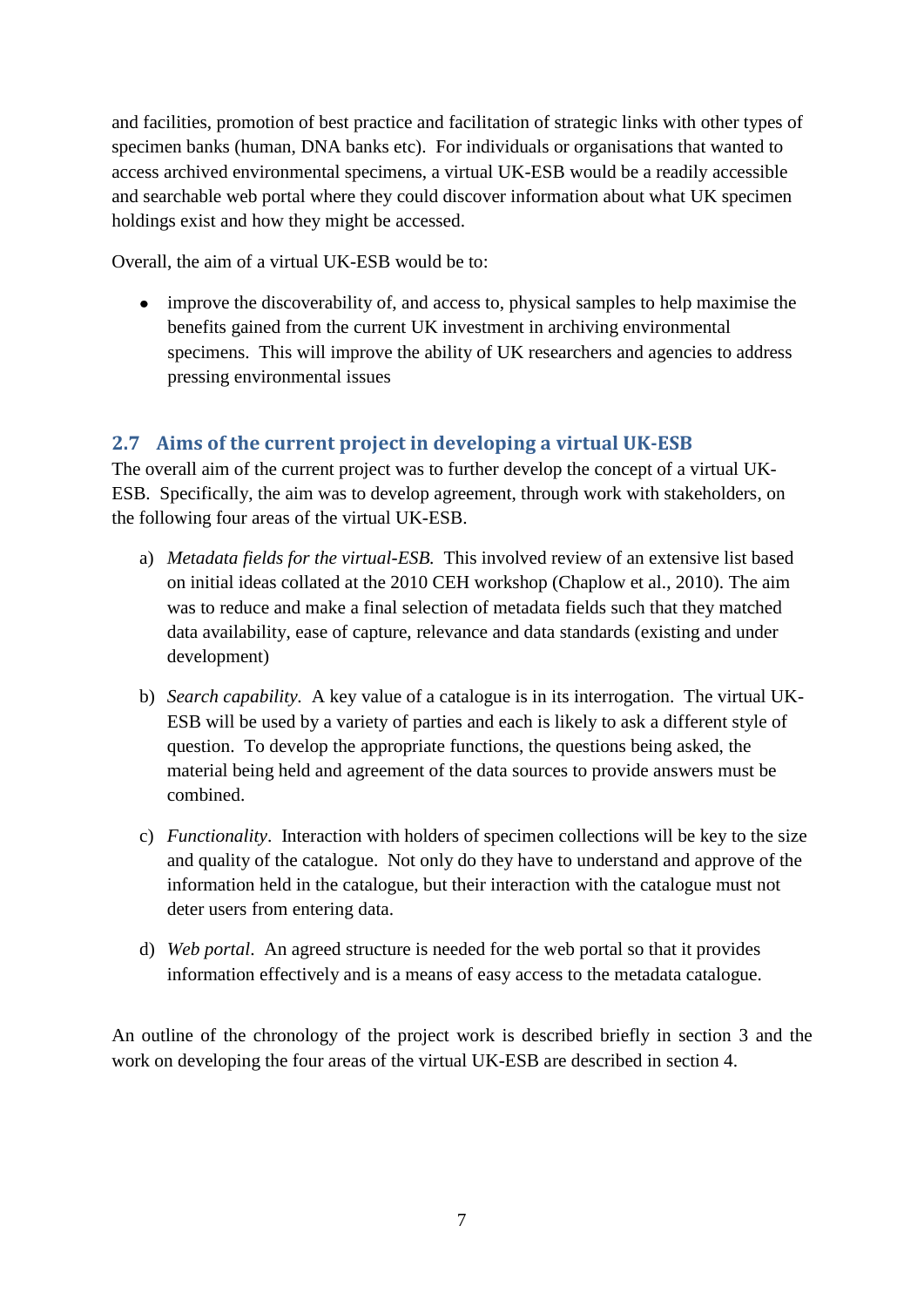# <span id="page-9-0"></span>**3 Description of project methods**

## <span id="page-9-1"></span>**3.1 Initial contacts with stakeholders**

The overall approach was to develop the outputs of the CEH 2010 workshop, obtain information and feedback through electronic contact, and to test mock-ups and ideas on metadata fields, interface, functionality and web portal, through a targeted workshop with key stakeholders.

Chaplow et al. (2010) originally identified more than 80 parties that might be interested in a UK-ESB. These were re-contacted to confirm their interest, to help identify other interested parties that has been missed originally, and to canvass them for feedback on UK-ESB draft designs. Those who expressed an interest (see Appendix Table 6.1) were invited to a one day workshop in April 2012.

In the initial re-contact with the original stakeholders, the following questions were asked:

- Are you willing to be involved in the next phase of a UK-ESB? If not, is there someone else in your organisation we should contact?
- Are you willing to comment on a mock up catalogue for samples and archives?
- Who uses your samples at the moment and do you receive requests for access to samples/archives?
- Can you think of others who may be interested in using your samples or material?
- Are you able to attend a workshop in April 2012 to discuss and develop the concept of a UKESB further?

Previously un-contacted potential users of samples or materials that were not also collectors were asked the following additional questions:

- 1. Do you use environmental samples as part of your work?
- 2. If samples were available, would you use them?
- 3. Are there others that we should contact within your organisation who collect or use samples and archived material?

There were 38 responses received to the initial contact approach. All respondents were still interested in the concept of a UK-ESB and were willing to examine and comment on mocked- up screens for data entry into a catalogue; seventeen answered the survey questions. These responses included detail around who currently requires access to specimens, archives and collections and listed others who may be interested in the initiative.

Respondents not currently collecting samples were interested in knowing what samples are being collected and archived, where they are stored, whether they are accessible and what they had been used for. Fifteen respondents indicated that they were available to attend a workshop.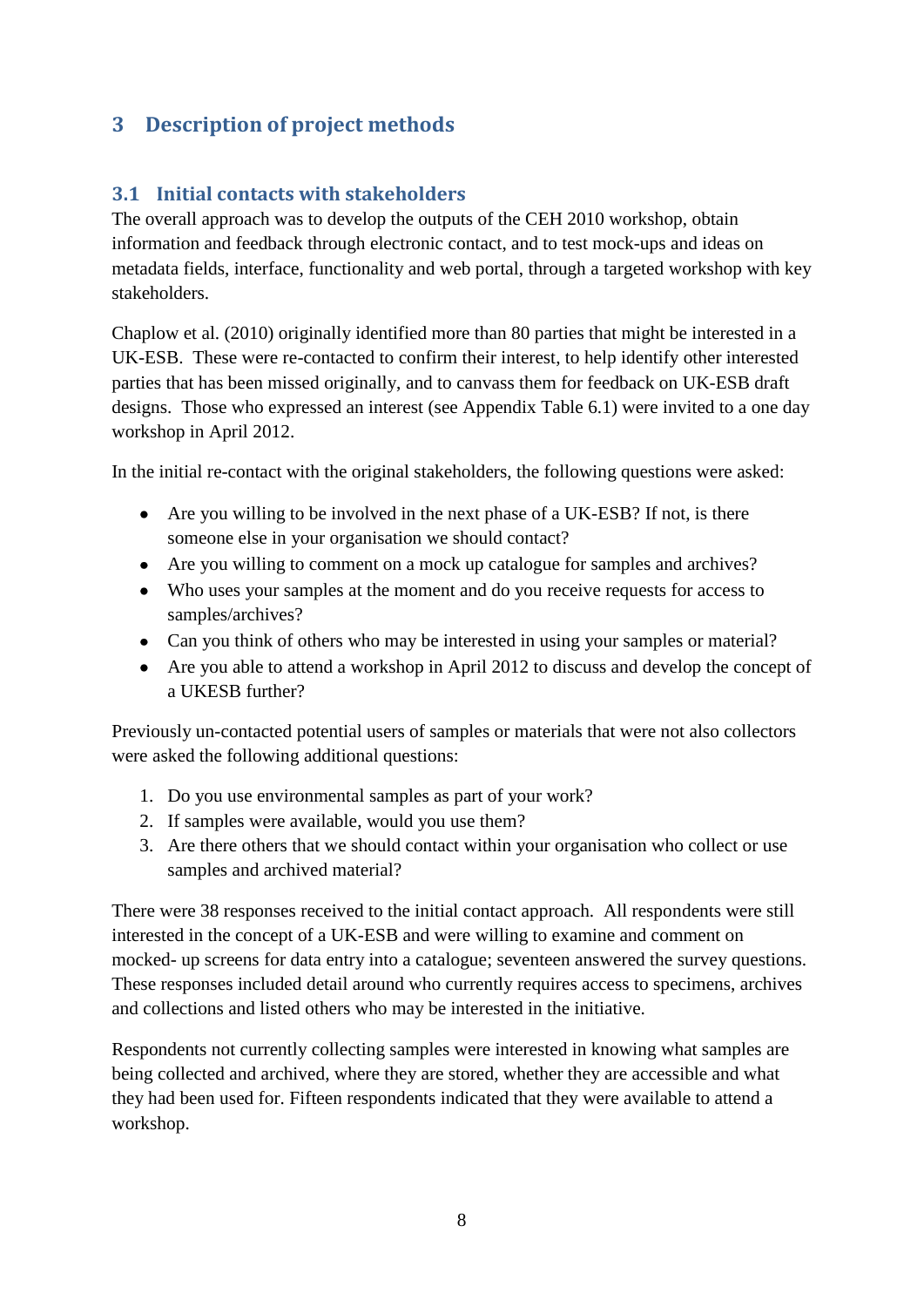### <span id="page-10-0"></span>**3.2 Preparations for the workshop**

Before the workshop was conducted, the following material was prepared:

#### *a) Mock-up screens for data entry*

There is currently no standard available for material samples and archives but there are for electronic scientific data. For that reason, the mock-ups were designed to be aligned with ISO19115 (geospatial metadata standard) and DublinCore (metadata standard). DublinCore has 15 core fields and ISO has 17 core fields although some of the fields overlap.

A list of 33 possible data entry fields that were suggested in the 2010 CEH workshop (Chaplow et al. 2010) was reviewed. An iterative series of internal discussions within the CEH project team was used to refine this list and reduce it to 23. Some of these were considered to be essential or necessary to be compliant with metadata standards, and so were mandatory fields, others were considered useful but not essential, and so were to included as non-mandatory fields (labelled (O) for Optional in the mock ups).

Where possible, the names of each data entry field were drawn from and were in alignment with existing metadata standards. In addition, an alternative title was provided since standardised names are sometimes difficult to decipher, and an explanation on the detail required was included.

The data entry fields were converted into four mock-up data entry screens: *Sample description; Categorisation, keywords and link;*, *Storage Information; Contact information*. These were designed to be "straw men" for comment in the workshop. No symbology, colour or imagery was used on the screens so as to avoid distractions when they were presented at the planned workshop.

b) *Mock-up search screen*

A single simple search mock-up screen was generated for presentation at the workshop. Examples of searches that people have used and found useful were requested. The screen contained a free search box (in the style of Google) and a more structured filter search (in the style of Web of Science).

- c) A *demonstration of the CEH Information Gateway data catalogue*<sup>9</sup> This was prepared to demonstrate the kind of functionality a catalogue may have.
- d) *Wider availability of presentation material*

The mock-ups and presentations used in the workshop were made available (via a wiki<sup>10</sup>) to interested parties who were unable to attend the workshop.

9<br><https://gateway.ceh.ac.uk/>

<sup>&</sup>lt;sup>10</sup> [https://wiki.ceh.ac.uk/display/ukesb/description\\_entry](https://wiki.ceh.ac.uk/display/ukesb/description_entry)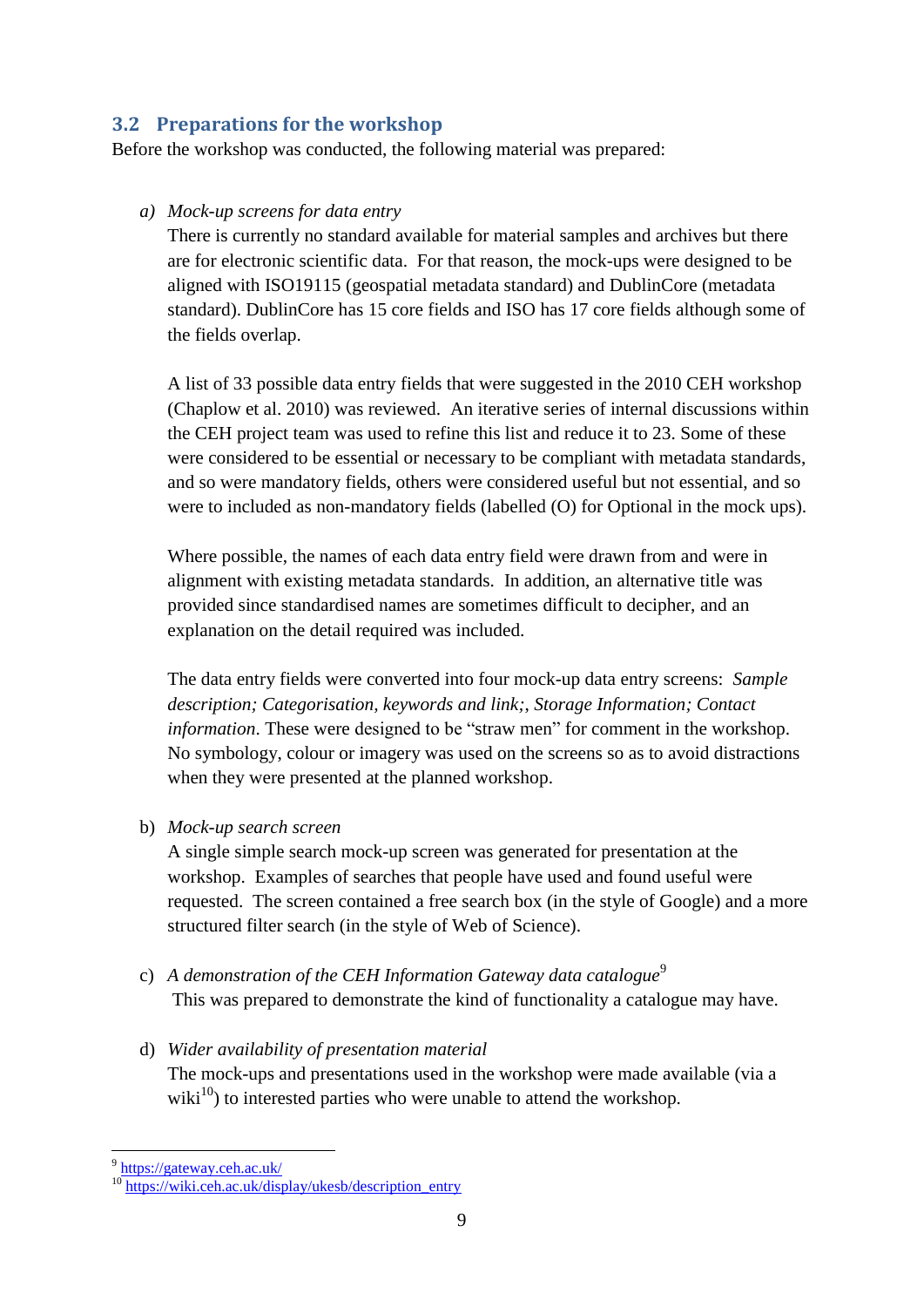### <span id="page-11-0"></span>**3.3 Compliance with Standards.**

For this study the catalogue fields were selected in broad alignment with ISO19115 (geospatial metadata standard) and DublinCore (metadata standard). These standards were selected in liaison with technical experts at CEH who set up the CEH Information Gateway data catalogue. The Gateway is a searchable on-line tool that provides metadata (information about data), data download and display functions (map viewer). The Gateway was designed to be aligned with the INSPIRE standard which was set up to establish an infrastructure for spatial information in Europe. Working in compliance with standards enables catalogues to communicate and provides the added benefit of inter-operability. For example, the Gateway broadly complies with the INSPIRE directive and the ISO19115 standard, therefore information recorded in the Gateway is available to other INSPIRE/ ISO19115 compliant portals e.g. data.gov.uk and Joint Research Centre (EU Commission) Web Mapping Services $^{11}$  (WMS).

A number of suggestions for other standards were received from interested parties. These standards were examined and compared with ISO19115 and DublinCore to ensure that the UK-ESB would accommodate samples from a wide range of archiving organisations.

The International Council on Archives Committee on Descriptive Standards (ICA/CDS) adopted the General International Standard Archival Description  $(ISAD(G))^{12}$  at a meeting in Canada in 1999. The description was designed to be used in conjunction with existing national standards or as the basis for the development of national standards and to identify and explain the context and content of archival material in order to promote its accessibility.

The concept and need for standards associated with archival description was discussed by the ICA at their first meeting in 1988. A wealth of information is available from the ISAD(G) and from the website of the  $ICA/CDS<sup>13</sup>$  including proceeds of meetings, reports and the standard and guideline documents. The standard divides the description into seven elements: identity statement area, context area, content and structure area, conditions of access and use area, allied materials area, and description control area. These elements can be broadly related to the fields identified in a proposed UKESB catalogue which was designed to be aligned with ISO19115 and DublinCore.

The Collections  $Trust^{14}$  is an independent UK based charity working to help helping cultural organisations to unlock the potential in their collections. The Trust has an Intelligence Hub entitled the Collections Link<sup>15</sup> that provides the Spectrum Standard<sup>16</sup> which is used by more than 7,000 museums, galleries and cultural organisations worldwide. Registered users can download a licensed copy of the Spectrum Standard free of charge.

1

<sup>&</sup>lt;sup>11</sup> [http://eusoils.jrc.ec.europa.eu/wms/WMS\\_Right.htm](http://eusoils.jrc.ec.europa.eu/wms/WMS_Right.htm)

<sup>12</sup> <http://www.icacds.org.uk/>

<sup>13</sup> [http://www.icacds.org.uk/eng/ISAD\(G\).pdf](http://www.icacds.org.uk/eng/ISAD(G).pdf)

<sup>14</sup> <http://www.collectionstrust.org.uk/>

<sup>15</sup> <http://www.collectionslink.org.uk/>

<sup>16</sup> <http://www.collectionslink.org.uk/programmes/spectrum>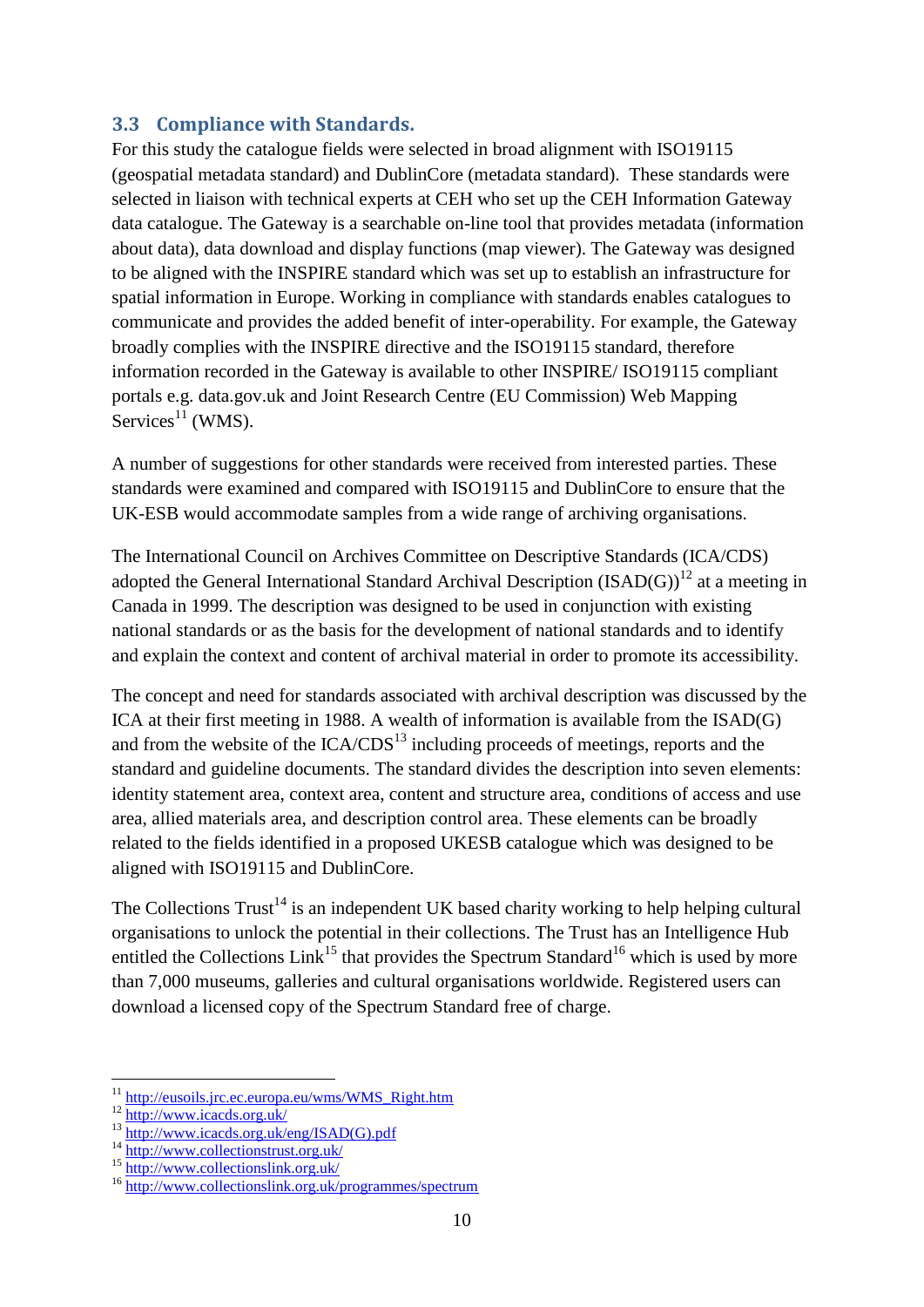The Spectrum standard was first published in 1994 after an extensive collaborative development project and has been updated several times since. The standard has eight Primary Procedures including Object entry, Acquisition, Location and movement control, Cataloguing, Object exit, Loans in, Loans out and Retrospective documentation. Version 4 of the Spectrum standard is 95 pages in total and not all of the procedures are applicable but the information should be taken into account for creation of a UK-ESB catalogue that aims to accommodate Museum collections.

#### <span id="page-12-0"></span>**3.4 Stakeholder workshop**

A workshop with 14 attendees (see Table 1.) from across the specimen archiving community (including CEH and UK-EOF) was held on April  $27<sup>th</sup>$ , 2012. Attendees were provided with background information regarding a virtual UK-ESB initiative. The workshop was divided into 3 main discussion areas: catalogue data entry, catalogue search capabilities and overall functionality. In addition, options for the web portal or 'front end' of the catalogue were discussed. Where mock-up screens were used, workshop attendees were asked whether the fields were appropriate for their data and whether the screens were suitable for their use.

Comments and questions from workshop attendees were collated and categorised into one of the four categories: MuShCoW - **Mu**st have, **Sh**ould have, **Co**uld have and **W**on't have in which all suggestions were recorded (see Appendices B-D in Section 6).

Development ideas and feedback from the workshop on metadata fields, search function, functionality and web portal are presented in the next section of this report.

| <b>Name</b>               | <b>Affiliation</b>               |
|---------------------------|----------------------------------|
|                           |                                  |
| Alexandra Tomlinson       | <b>FERA</b>                      |
| Amber Vater               | UK-EOF                           |
| Chris Shortall            | <b>Rothamsted Research</b>       |
| David Howard              | <b>CEH</b>                       |
| Helen Peat                | <b>British Antarctic Survey</b>  |
| Jacky Chaplow             | <b>CEH</b>                       |
| Jerry Herman              | <b>National Museums Scotland</b> |
| Mike Brown                | <b>CEH</b>                       |
| Monika Juergens           | CEH (Fish Tissue Archive)        |
| <b>Richard Harrington</b> | <b>Rothamsted Research</b>       |
| <b>Richard Shore</b>      | <b>CEH</b>                       |
| Roy Neilson               | The James Hutton Institute       |
| Sabera Patel              | <b>CEH</b>                       |
| Zena Floody               | <b>National Museums Scotland</b> |

**Table 1.** Attendees of a workshop held  $27<sup>th</sup>$  April 2012 at Birmingham Aston Court.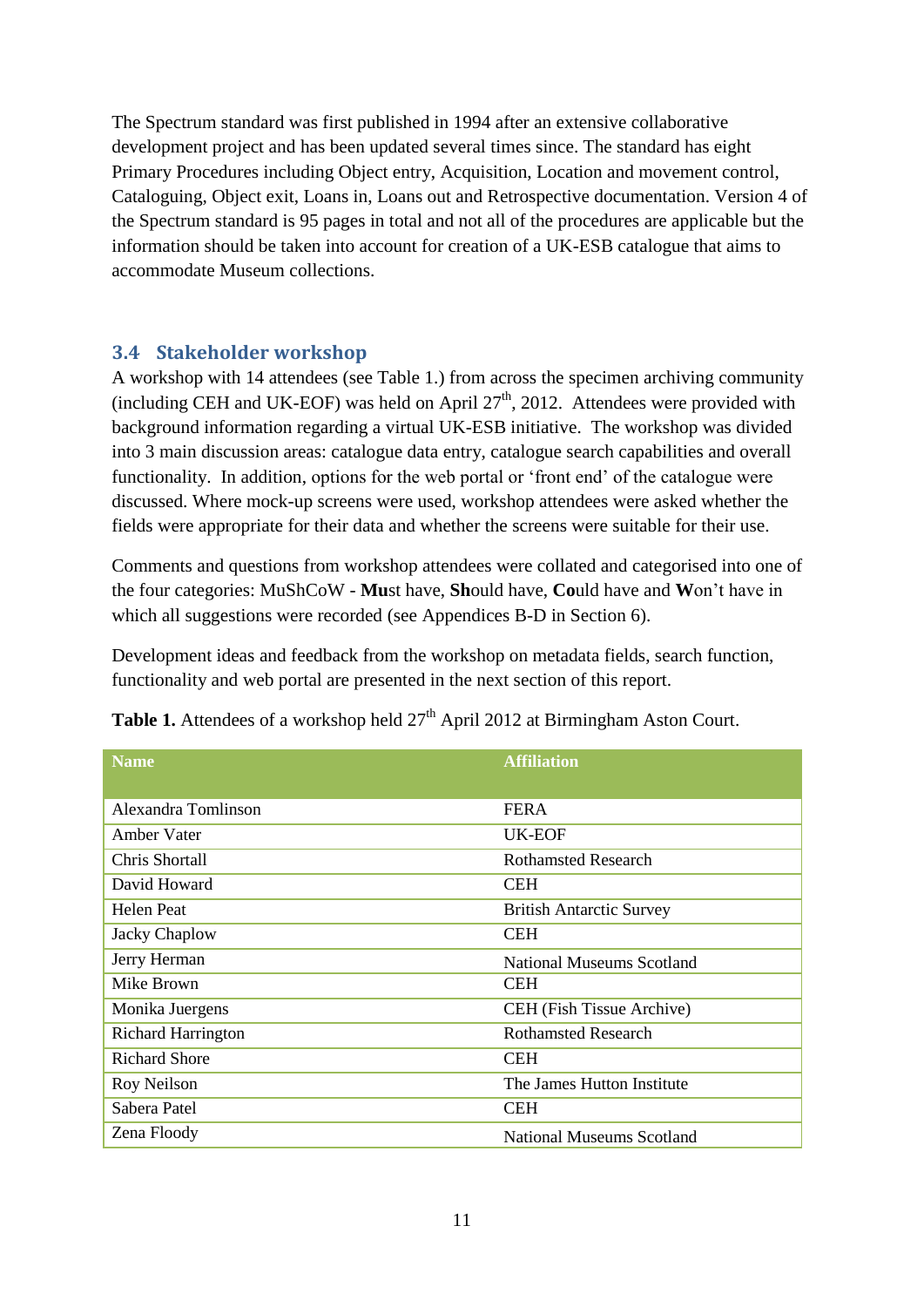# <span id="page-13-0"></span>**4 Draft virtual UK-ESB design and functionality**

### <span id="page-13-1"></span>**4.1 Data entry fields**

For illustrative purposes, the mock-up screen for the *Sample description* page is shown in Figure 1 and the set of data fields (and their descriptions) that relate to this page are given in Table 2. All four mock-up screens (*Sample description, Categorisation, keywords and links*, *Storage Information* and *Contact information)* and their respective data field tables are given in Appendix 6.1 (Section 6).

The screens had no database or functionality nor did they contain any data validation, editing or status. Text blocks shown on the screens were more verbose than necessary in a webenabled system as no help system (general or targeted) was present.

| Home -> Entry Editor -> Description                                                                                                                                         |                                                                                                                                   | Submit<br>$\blacktriangleleft$ |
|-----------------------------------------------------------------------------------------------------------------------------------------------------------------------------|-----------------------------------------------------------------------------------------------------------------------------------|--------------------------------|
| <b>Description</b><br><b>Storage Information</b>                                                                                                                            | <b>Categorisation/Links</b><br><b>Contacts</b>                                                                                    |                                |
| Title<br>Help: title of sample collection                                                                                                                                   |                                                                                                                                   |                                |
| Sample Type (format)<br>Help: E.g. soil, plant, bird tissue,<br>mammal tissue, plant, root                                                                                  |                                                                                                                                   |                                |
| Sample Description (abstract)<br>Help: enter details about the<br>sample collection.                                                                                        |                                                                                                                                   |                                |
|                                                                                                                                                                             |                                                                                                                                   |                                |
| Geographic Provenance (coverage-<br>spatial extent)<br>Help: enter coordinates of a<br>bounding box showing where<br>samples were collected E.g UK,<br>Cumbria, field site. | NORTH<br><b>EAST</b><br><b>WEST</b><br>SOUTH                                                                                      |                                |
| Timespan<br>(coverage - temporal extent/reference<br>date)<br>Help: Enter the start date of sampling<br>regime or project and the end data<br>when applicable.              | m<br>DD/MM/YYYY<br>start<br>m<br>DD/MM/YYYY<br>end                                                                                |                                |
| Lineage (source)<br>Help: Information about where the<br>samples came from, how they were<br>collected, QC, QA, SOPs, etc.                                                  |                                                                                                                                   |                                |
| autogenerate or default fill.                                                                                                                                               | N.B. The fields below are required to comply with standards but may not be visible to those creating a catalogue entry. They will |                                |
| Identifier<br>Help: URI (a string of characters used<br>to identify a resource on the Internet)                                                                             | Autogenerate number                                                                                                               |                                |
| Language<br>Help: default - English (required to<br>comply with standards)                                                                                                  | English                                                                                                                           |                                |
| <b>Topic Category</b><br>Help: default - Environment (required to<br>comply with standards)                                                                                 | Environment                                                                                                                       |                                |

**Figure 1.** Mock up data entry screen for *Sample description* page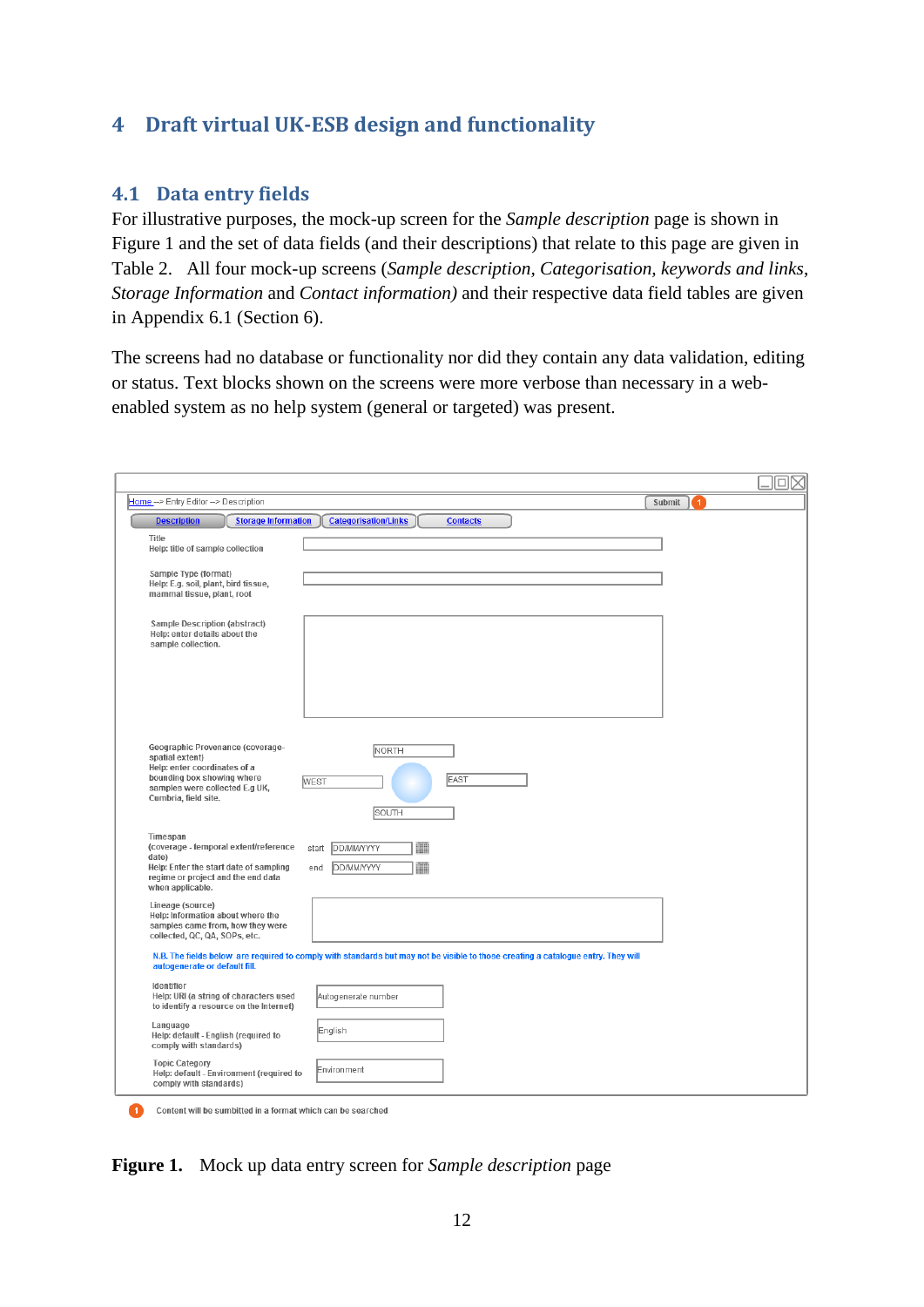#### **Table 2.** Description fields, alternative names, explanations and examples for the fields used in the *Sample description* screen

| <b>Field</b> name                   | <b>Alternative (comply</b><br>with standards) | <b>Help:</b> Information on what is<br>required                                               | <b>For example</b>                                                  |
|-------------------------------------|-----------------------------------------------|-----------------------------------------------------------------------------------------------|---------------------------------------------------------------------|
| <b>Title</b>                        |                                               | Title of sample collection                                                                    | Predatory Bird<br><b>Monitoring Scheme</b><br><b>Tissue Archive</b> |
| Sample type                         | Format                                        |                                                                                               | soil, plant, bird tissue,<br>mammalian tissue,<br>plant, root, etc  |
| <b>Sample</b><br><b>Description</b> | Abstract                                      | Enter details about the sample<br>collection                                                  |                                                                     |
| Geographic<br><b>Provenance</b>     | Coverage - spatial<br>extent                  | Enter coordinates of a bounding<br>box showing where samples<br>were collected                | UK, Cumbria, Field<br>site                                          |
| <b>Timespan</b>                     | Coverage - temporal<br>extent/reference date  | Enter the start date of the<br>sampling regime or project and<br>the end date when applicable |                                                                     |
| <b>Lineage</b>                      | Source                                        | Information about where the<br>samples came from, how they<br>were collected, QC, QA, SOPs    |                                                                     |
| <b>Identifier</b>                   | <b>URI</b>                                    | String of characters used to<br>identify a resource on the<br>internet                        |                                                                     |
| Language                            |                                               | Default: English                                                                              |                                                                     |
| <b>Topic</b><br>category            |                                               | Default: Environment                                                                          |                                                                     |

Please note the last three fields in Table 2. These are mandatory fields, required for the virtual UK-ESB to comply with ISO19115 and Dublin Core standards. These fields are unlikely to vary from a default setting and may not be required to be visible on the data entry screen as they can be auto-generated using a default fill. Proposed contents are *Identifier*  (Auto-generate: URI), *Language* (Default: English), *Topic category* (Autofill: Environmentan ISO19115 standard field).

The workshop objectives were to check for completeness, avoid confusion and misunderstanding, record views on the format and freedom of responses and gauge the level of buy in and likely response to requests for information.

Feedback from the workshop attendees was that:

- The catalogue should have a limited number of screens and the sizes of boxes should be small so that users are not over-faced by the amount of information needed
- Screen buttons should be employed for opening input text boxes
- Field names should be unambiguous and there should be dynamic help available, both in brief and in full. The help should explain the level of detail required (in terms of space e.g. 100 or 1000 characters and information)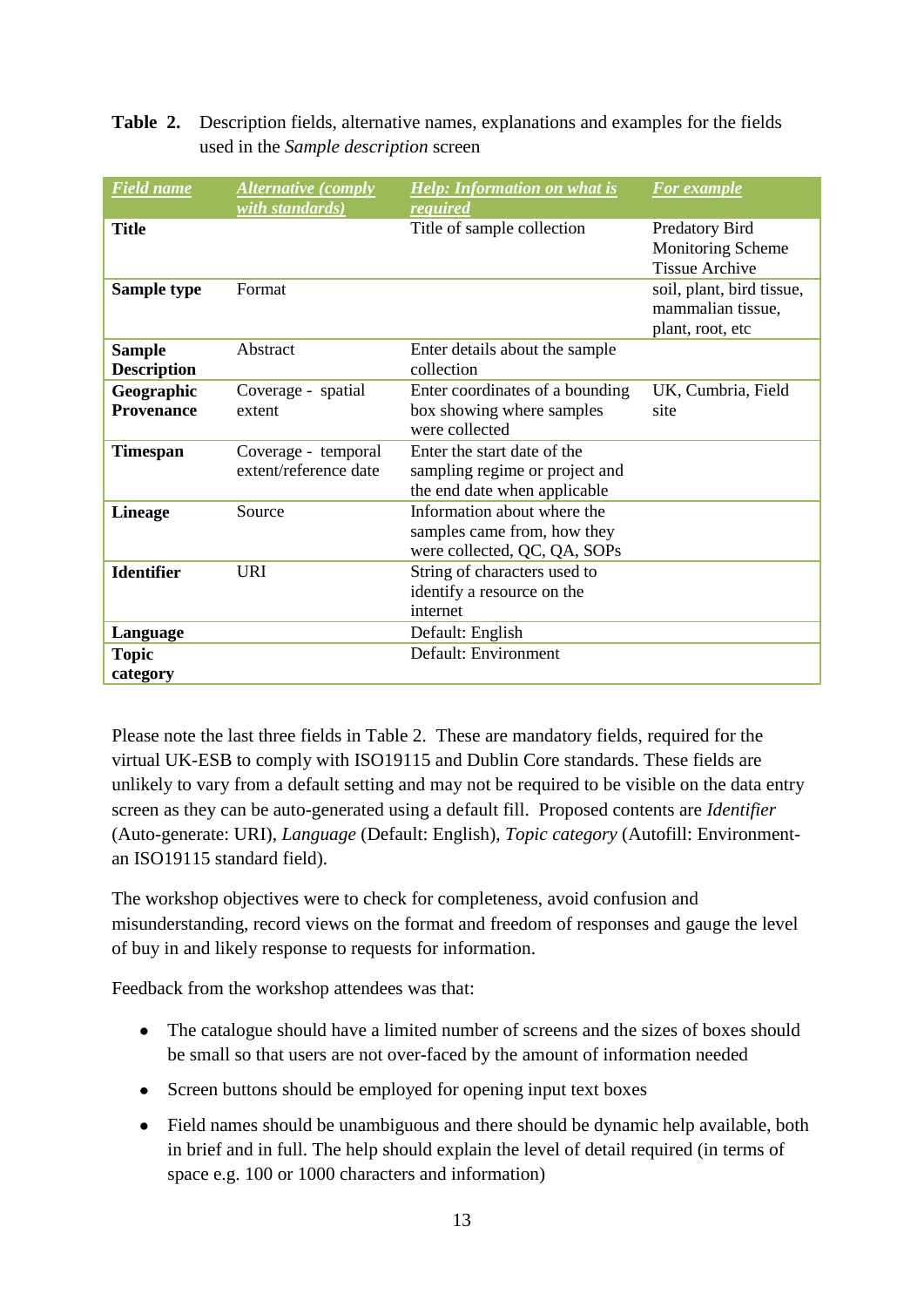- Duplication of data capture should be avoided; use automated prompting wherever possible. Record information in a way that is useful from a users' perspective
- Use (where applicable) different data entry types and formats (buttons, drop downs)
- Defaults and autofill should be employed allowing changes when not applicable (e.g. Language. Default English may need to be changed to Latin)
- Existing thesauri should be used; a bespoke thesaurus would be ideal, but would require too much resource to develop and maintain
- Access restrictions must be spelled out (use standard terms e.g. drop down menus)
- Users should be able to record location information in different ways (e.g. bounding box, name of place, latitude longitude)
- Cost implications of access to samples should be recorded
- Personal names of the collectors, collecting organisations and funding bodies should be entered separately from the contacts list. Format for data entry should be controlled e.g. Surname, first forename second forename.
- Additional fields were requested.
	- $\triangleright$  Resource Type (identify level of description e.g. collection, item, whole repository).
	- $\triangleright$  Size of collection (e.g. approximate number of items).
	- $\triangleright$  Information on custodial history (how and when it got into the repository rather than initial collection information).
	- $\triangleright$  Physical condition (may affect access restrictions; could trigger conservation work)
	- $\triangleright$  Include preferred wording for citation for the collection.
	- $\triangleright$  Include expeditions or projects name
	- $\triangleright$  Accrual rate or not accruing (i.e. will the collection be added to).
	- $\triangleright$  Date of original entry, by whom plus date of last update, by whom.

The MuShCoW list on data entry fields that was compiled at the workshop is given in Appendix 6.3 (Section 6).

### <span id="page-15-0"></span>**4.2 Search capability**

A single simple search screen (Figure 2) was presented to workshop attendees for discussion and examples of searches that people have used and found useful were requested. The screen contained a free search box (in the style of Google) and a more structured filter search (in the style of Web of Science).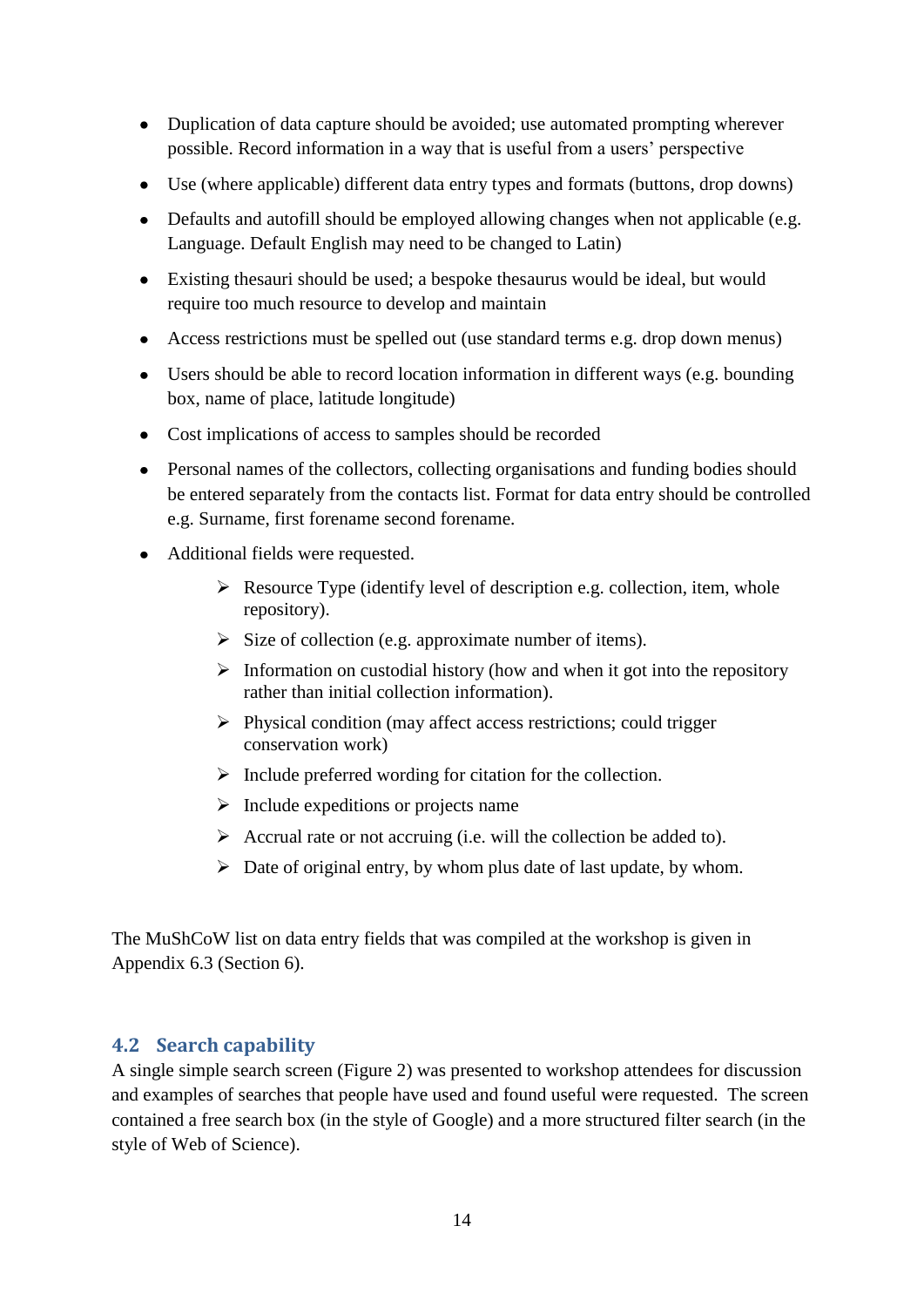| Enter a search term | Help Tip: To refine your search see the Advance search options | search                                                                                             |  |
|---------------------|----------------------------------------------------------------|----------------------------------------------------------------------------------------------------|--|
|                     |                                                                |                                                                                                    |  |
|                     | Advance search                                                 | ⊠                                                                                                  |  |
|                     | List of popular keywords                                       | plant<br>$\boxed{\text{min}}$<br>lair<br>bird<br>post<br>mortem<br>keyword2<br>soil<br> ⊡<br>water |  |
|                     | Entry Date:                                                    | m<br>Start date:                                                                                   |  |
|                     | 3 Author:                                                      | Joe Blogs                                                                                          |  |
|                     | Last updated:                                                  | 14 days<br>$\triangledown$                                                                         |  |
|                     |                                                                |                                                                                                    |  |
|                     |                                                                |                                                                                                    |  |
|                     |                                                                |                                                                                                    |  |
|                     |                                                                |                                                                                                    |  |

**Figure 2**. Simple search screen mock-up.

Workshop attendees suggested looking at the search tools available from the websites of the German ESB and other ESBs. They also thought that the search screen must identify, target and relate to users and be structured, progressive, possibly map based, with drop downs menus. In addition the search should be simple in the first instance with more detailed options available as outlined below.

- Simple (access, abstract and text, use own keywords, broad categories)
	- o Hierarchical (mammal, plant, soil, etc.)
	- o Boolean (in computer programming languages Boolean represents either true or false)
	- o Structured or directed (e.g. sample type, geographic location, temporal, material, etc.)
- More advanced
	- o Web of Science search (Boolean multiple structured)
	- o Amazon type of search (general search followed by hierarchical drilling down)
- Temporal information (including date last modified or updated) could be used as a ranking.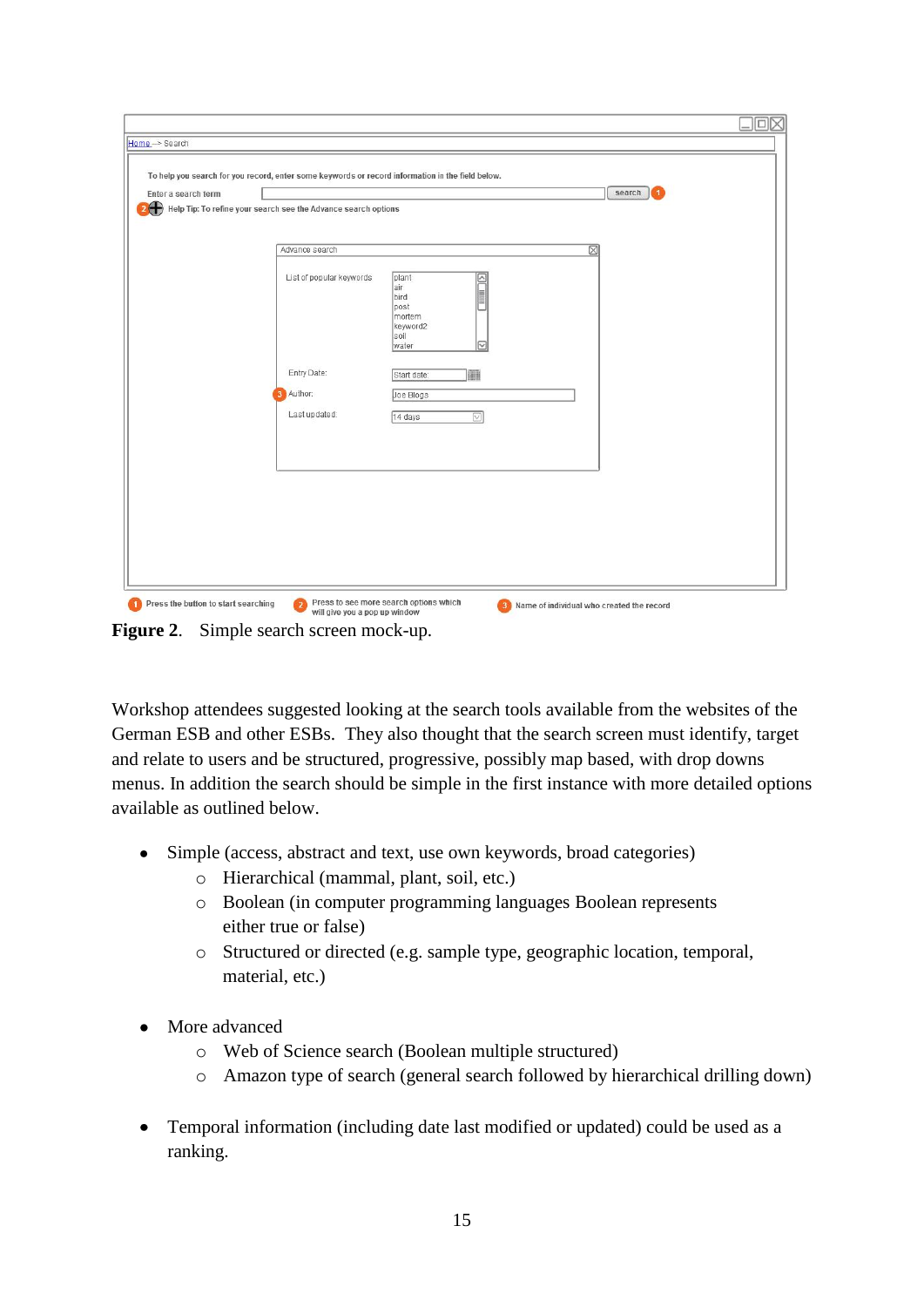## <span id="page-17-0"></span>**4.3 UK-ESB functionality**

Workshop attendees were shown the demonstration of the CEH Information Gateway data catalogue to demonstrate issues around catalogue functionality and explain where many of the ideas for the virtual UK-ESB had originated from.

The presentation was used to introduce questions of functionality including: authentication, deletion policy, bulk upload, export and update, publication and workflow, monitoring and reporting, auditing, search engine optimization (SEO) and feedback. Each issue was presented and discussed in turn.

Feedback from the workshop attendees was:

- The catalogue should not have a gate keeper; data may be added by, but not be necessarily owned by a single user. Ownership may be dealt with by user groups who are able to update and edit entries.
- There should be a workflow i.e. save as draft, private, submit for publication, submitted, approved.
- Validation of data entries (i.e. checking that a record is complete) should be automatic (e.g. mandatory fields may be highlighted) although it will be possible to save incomplete entries as draft.
- Groups with large numbers of entries (e.g. Museums) should be able to bulk upload entries especially where there are many entries that have similar metadata. In addition, it may be necessary to make global changes to entries e.g. change to email address when contact has left. It should also be possible to bulk export metadata e.g. for editing or submission to other catalogues, etc.
- Search engine optimisation (SEO) will be necessary to enable the catalogue to appear in Google and other search results.
- Catalogue entries should be checked periodically for completeness and users should be notified of errors and omissions by email. This will be important as standards in sample archiving are developed to enable the catalogue to remain up to date.
- Feedback, metrics and user statistics may be required e.g. list of most updated and download statistics. Feedback should include contact us form (for collation of improvement suggestions), email links (to contributor, responsible party, point of contact) and list of contributors to expand the network. Monitoring and reporting may be a useful feature where users can collect operation information such as number of records added, deleted, viewed.
- A deletion policy may not be required since entries can revert to private status. Deletion of duplicate entries may be necessary.
- Questions were asked regarding whether entries should auto-publish and should there be incentives available to those that enter data and what would those incentives be?

The MuShCoW list on functionality that was compiled at the workshop is given in Appendix 6.4 (Section 6).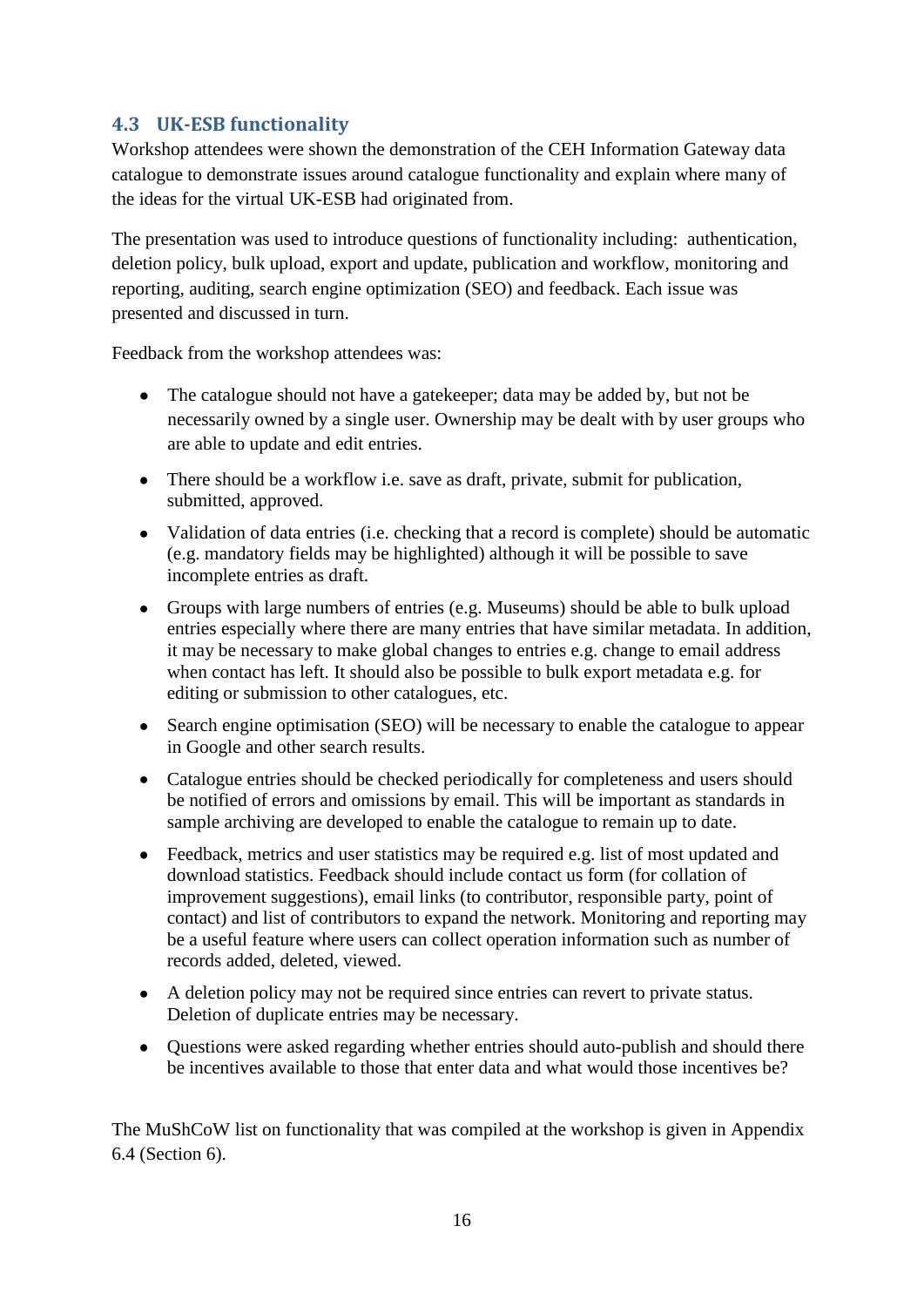### <span id="page-18-0"></span>**4.4 Web portal**

The idea of a web portal/website that contained the discovery catalogue was discussed in plenary and was widely thought to be essential. The website could host items such as forums, blogs, etc.

Workshop attendees agreed that:

- A virtual UK-ESB would benefit from a web front end with other functionality.
- The website could feature entries e.g. recently updated/added, most downloaded, etc.
- The website could include other functions such as clickable logos to other catalogues and groups as well as links to the websites of all contributors via a links page.
- The website could contain information on best practice, links to attachments and information on standard operating procedures.
- Some thought should be given to the name of the ESB. Some workshop delegates felt that specimen was not the correct term (although this is the term used by other "specimen" banks).

The MuShCoW list on the web portal that was compiled at the workshop is given in Appendix 6.5 (Section 6).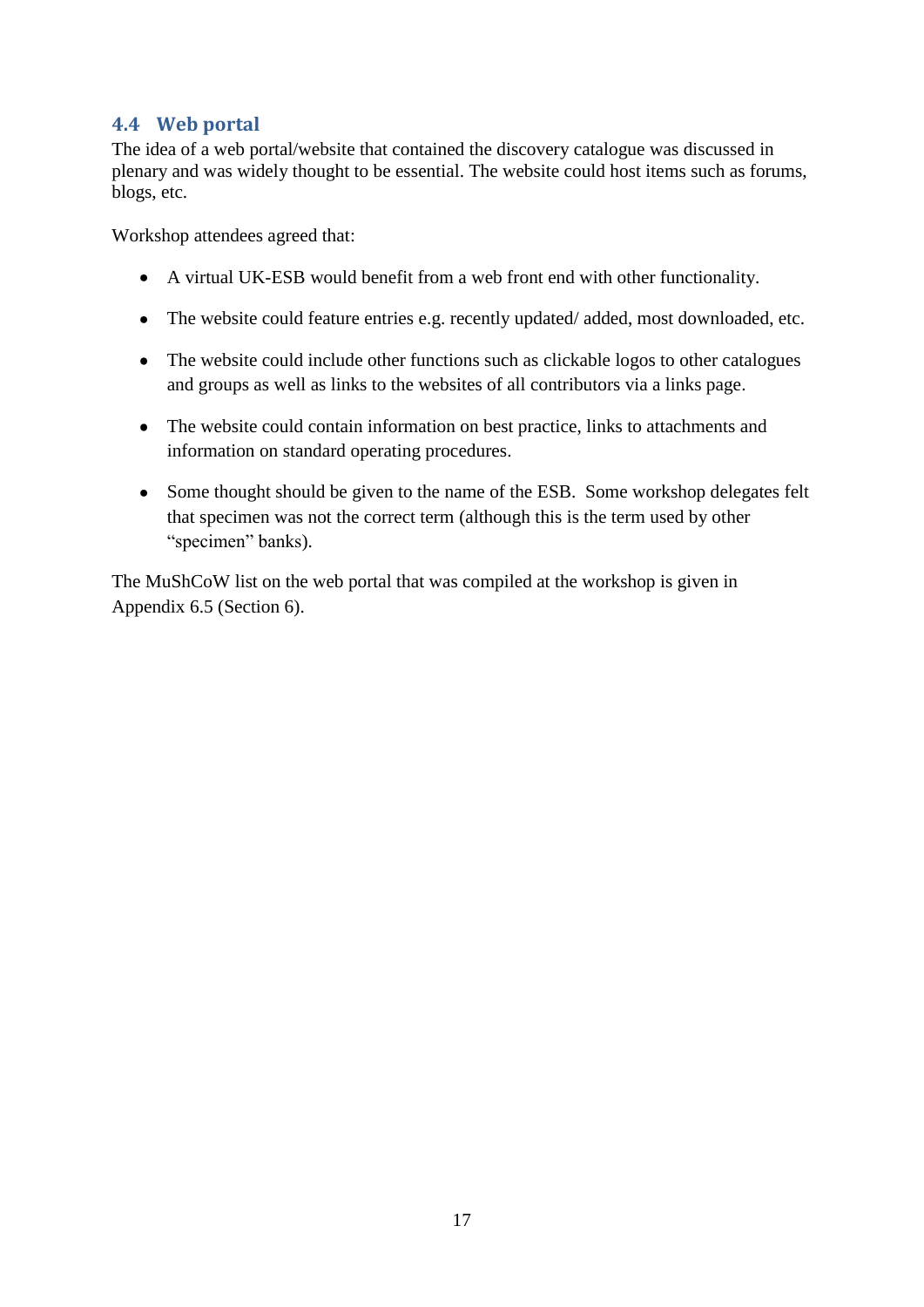# <span id="page-19-0"></span>**5 Conclusions and next steps**

This project has further identified a need for, and developed the concept of a virtual UK-ESB. This primarily would consist of a web-based, searchable metadata catalogue to which specimen holders could readily enter their own metadata through the Web. The catalogue would be housed on a web-portal that would provide some additional general information and links to individual specimen holdings.

The key part of this project was to develop the design of the data-entry fields, search capability and general functionality of a virtual UK-ESB. This has been done in conjunction with key stakeholders through a workshop. While the requirements for the data entry fields and functionality were clearly articulated at the workshop, the details of the search functions were less well defined. Following the workshop an updated list of potential fields was developed that incorporated workshop feedback and communication with other interested parties (Appendix Table 6.6).

Development of the search functions should take into account the ease of use of search engines currently used on any other publically searchable ESBs from around the world. Overall, the process of consultation should help ensure "buy-in" from stakeholders and generally facilitate easy entry and searching of data.

The development of a UK-ESB is also likely to foster a national network or partnership of organisations that archive nationally important environmental specimens. It would also be expected that this partnership would extend internationally through the International Environmental Specimen Bank Group (IESB).

The next step for the development of a virtual UK-ESB is to implement the design and development ideas captured in the current report and build a test version. This would be trialled for ease of data entry and ability to search and involve stakeholders who have expressed ongoing interest in a UK-ESB. Once tested, the virtual UK-ESB would then be ready for launch and would need: (a) an accompanying website to be designed, (b) implementation of a communication strategy to disseminate information about its existence, and (c) an agreed maintenance programme. Support for such work could be support as part of the National Capability remit of NERC, or be met from a consortium of community funding, given the UK-ESB would meet and serve community need.

Given the close link to the UK-EOF (entries on the UK-ESB would be expected to come from a subset of contributors to the UK-EOF), it would seem logical to link the UK-EOF and a UK-ESB and to co-brand them. Maintenance, troubleshooting, development and review of the UK-ESB, and the participation in wider groups, could therefore potentially be done by the same support team that carry out the same functions for the UK-EOF. In this way, the UK-ESB would make a full contribution to the UK National Capability.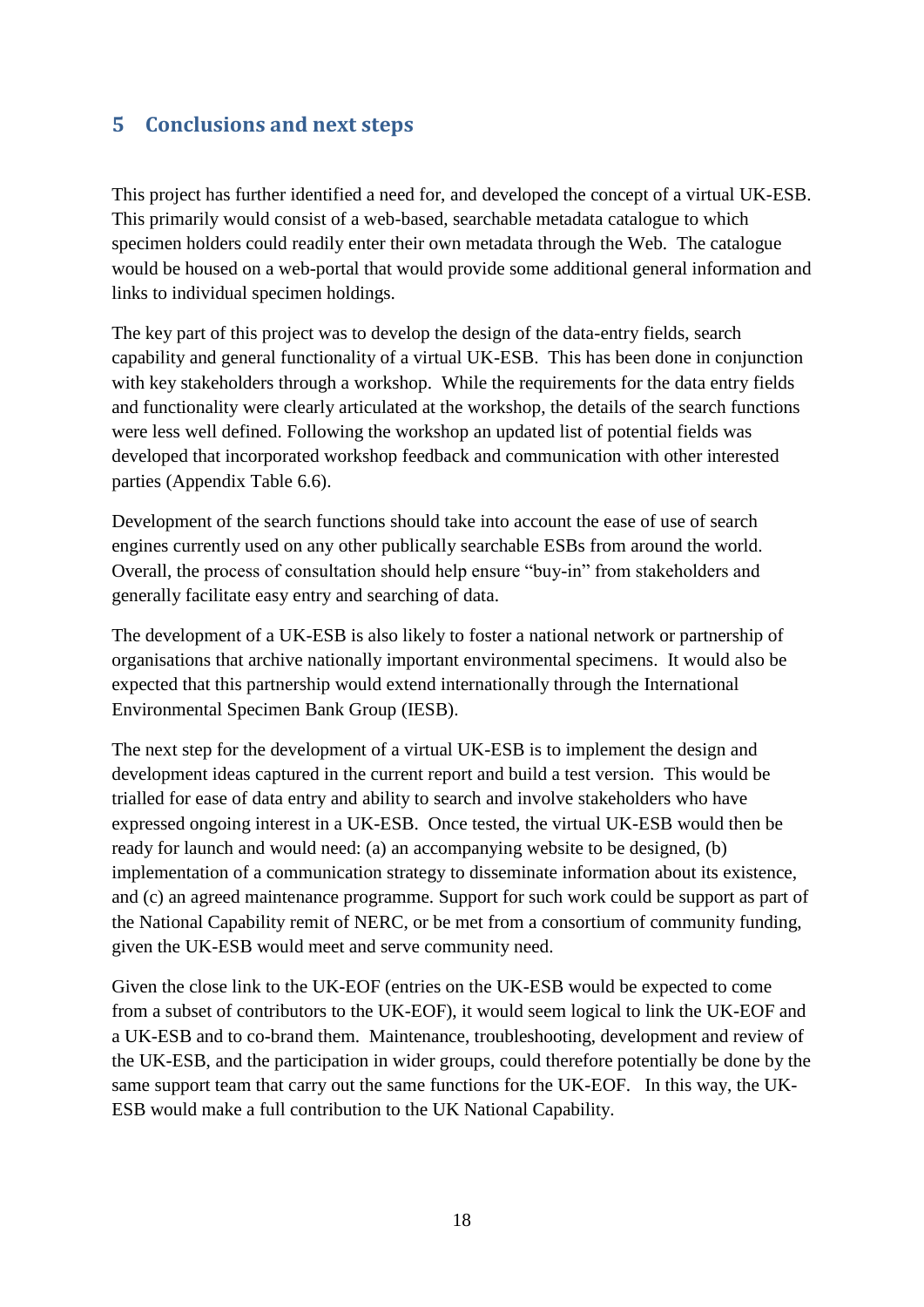# <span id="page-20-0"></span>**6 Appendices**

# <span id="page-20-1"></span>**Appendix 6.1. List of those that were willing to look at and comment on mock-up UK-ESB catalogue screens.**

| <b>Name</b>                | <b>Email address</b>                | <b>Affiliation</b>                  |
|----------------------------|-------------------------------------|-------------------------------------|
| <b>Alex Tate</b>           | ajtate@bas.ac.uk                    | <b>British Antarctic Survey</b>     |
| <b>Alexandra Tomlinson</b> | Alexandra.Tomlinson@fera.gsi.gov.uk | Fera                                |
| <b>Alison Hester</b>       | Alison.Hester@hutton.ac.uk          | <b>James Hutton Institute</b>       |
| <b>Amber Vater</b>         | amber.vater@ukeof.org.uk            | <b>UK-EOF</b>                       |
| <b>Andrew Johnson</b>      | ajo@ceh.ac.uk                       | <b>CEH</b>                          |
| <b>Andrew Kitchener</b>    | A.Kitchener@nms.ac.uk               | <b>National Museums Scotland</b>    |
| <b>Brian Etheridge</b>     | brian.etheridge@rspb.org.uk         | <b>RSPB</b>                         |
| <b>Chris Shortall</b>      | chris.shortall@rothamsted.ac.uk     | <b>Rothamsted Research</b>          |
| <b>Colin Mackechnie</b>    | cmacKechnie@ceh.ac.uk               | <b>CEH</b>                          |
| <b>David Cotton</b>        | dcott@oceannet.org                  | <b>MEDIN</b>                        |
| <b>David Howard</b>        | dhoward@ceh.ac.uk                   | <b>CEH</b>                          |
| <b>Dylan Lloyd</b>         | dy.lloyd@ccw.gov.uk                 | <b>CCW</b>                          |
| <b>Elizabeth Chadwick</b>  | chadwickea@cf.ac.uk                 | Cardiff University Otter Project    |
| <b>Graham Rotheray</b>     | g.rotheray@nms.ac.uk                | <b>National Museums Scotland</b>    |
| <b>Hardy Schwamm</b>       | hschwamm@fba.org.uk                 | Freshwater Biological Association   |
| <b>Heinz Rudel</b>         | heinz.ruedel@ime.fraunhofer.de      | Fraunhofer IME                      |
| <b>Helaina Black</b>       | Helaina.Black@hutton.ac.uk          | <b>James Hutton Institute</b>       |
| <b>Helen Peat</b>          | hjpe@bas.ac.uk                      | <b>British Antarctic Survey</b>     |
| <b>Inma Robinson</b>       | inmbin@ceh.ac.uk                    | <b>CEH</b>                          |
| <b>Jacky Chaplow</b>       | jgar@ceh.ac.uk                      | <b>CEH</b>                          |
| <b>Jan Koschorreck</b>     | jan.koschorreck@uba.de              | <b>Federal Environment Agency</b>   |
| <b>Jeremy Giles</b>        | jrag@bgs.ac.uk                      | <b>BGS</b>                          |
| <b>Jerry Herman</b>        | j.herman@nms.ac.uk                  | <b>National Museums Scotland</b>    |
| <b>Jo Rae</b>              | jrae@bas.ac.uk                      | <b>British Antarctic Survey</b>     |
| <b>John Davy-Bowker</b>    | JDavy-Bowker@fba.org.uk             | Freshwater Biological Association   |
| <b>Kevin Jones</b>         | k.c.jones@lancaster.ac.uk           | <b>Lancaster Environment Centre</b> |
| <b>Michael Taylor</b>      | Michael.Taylor@sasa.gsi.gov.uk      | <b>SASA</b>                         |
| <b>Mike Brown</b>          | mjbr@ceh.ac.uk                      | <b>CEH</b>                          |
| <b>Mike Dobson</b>         | director@fba.org.uk                 | Freshwater Biological Association   |
| <b>Mike Howe</b>           | mhowe@bgs.ac.uk                     | <b>British Geological Survey</b>    |
| <b>Monika Jurgens</b>      | mdj@ceh.ac.uk                       | <b>CEH</b>                          |
| <b>Paul Duff</b>           | p.duff@vla.defra.gsi.gov.uk         | Veterinary Laboratories Agency:     |
| <b>Richard Harrington</b>  | richard.harrington@bbsrc.ac.uk      | <b>Rothamsted Research</b>          |
| <b>Richard Shore</b>       | rfs@ceh.ac.uk                       | <b>CEH</b>                          |
| <b>Rob Rose</b>            | rjr@ceh.ac.uk                       | <b>CEH</b>                          |
| <b>Robbie McDonald</b>     | Robbie.McDonald@fera.gsi.gov.uk     | <b>FERA</b>                         |
| <b>Roy Nielson</b>         | Roy.Neilson@hutton.ac.uk            | James Hutton Institute              |
| <b>Sabera Patel</b>        | sabera@ceh.ac.uk                    | <b>CEH</b>                          |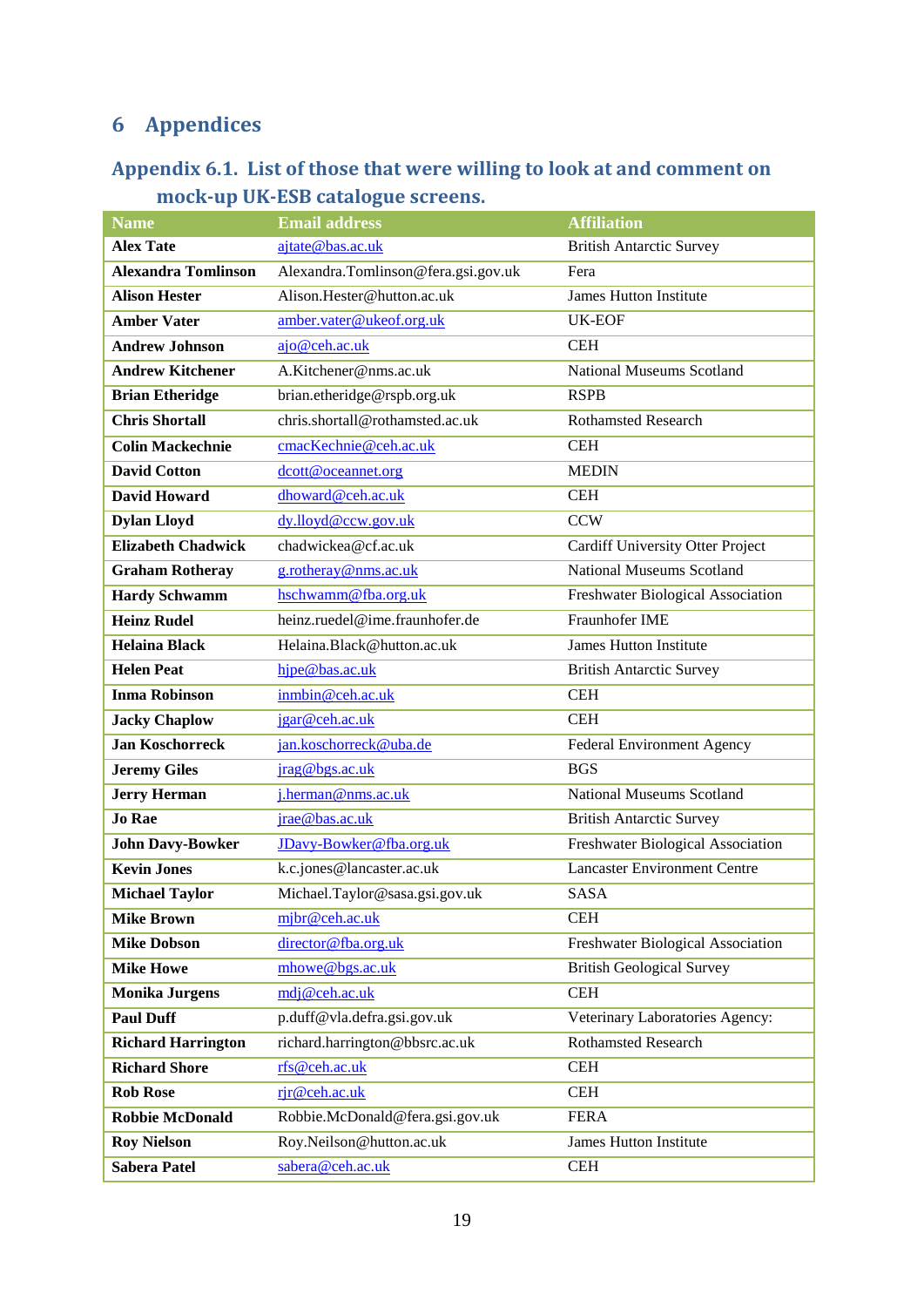| <b>Simon Turner</b>   | simon.turner@ucl.ac.uk        | University College London |
|-----------------------|-------------------------------|---------------------------|
| <b>Steve Hughes</b>   | shug@ceh.ac.uk                | <b>CEH</b>                |
| <b>Steve Ormerod</b>  | Ormerod@cardiff.ac.uk         | <b>Cardiff University</b> |
| <b>Susan Chambers</b> | s.chambers@nms.ac.uk          | National Museums Scotland |
| <b>Thomas Maes</b>    | thomas.maes@cefas.co.uk       | <b>CEFAS</b>              |
| <b>Vicky Kindemba</b> | vicky.kindemba@buglife.org.uk | Buglife                   |
| <b>Zena Floody</b>    | $z$ .floody@nms.ac.uk         | National Museums Scotland |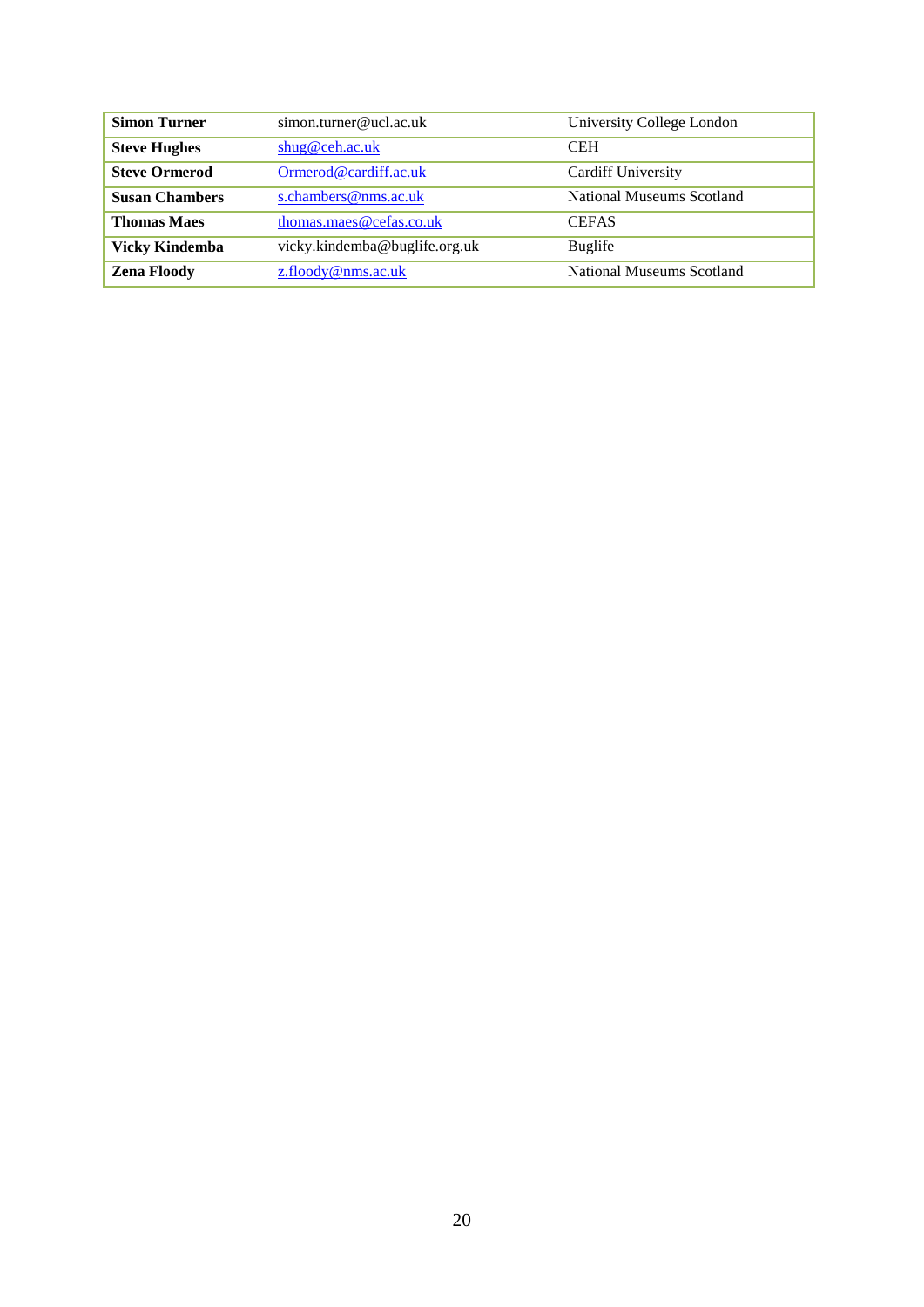# <span id="page-22-0"></span>**Appendix 6.2. Screen mock-ups and associated fields for virtual UK-ESB data entry screens**

# Screen 1. Sample description fields

|                                                                                                                                                                                                                      | $\square\times$          |
|----------------------------------------------------------------------------------------------------------------------------------------------------------------------------------------------------------------------|--------------------------|
| Home -> Entry Editor -> Description                                                                                                                                                                                  | Submit<br>$\overline{1}$ |
| <b>Storage Information</b><br><b>Categorisation/Links</b><br><b>Contacts</b><br><b>Description</b>                                                                                                                   |                          |
| Title<br>Help: title of sample collection                                                                                                                                                                            |                          |
| Sample Type (format)<br>Help: E.g. soil, plant, bird tissue,<br>mammal tissue, plant, root                                                                                                                           |                          |
| Sample Description (abstract)<br>Help: enter details about the<br>sample collection.                                                                                                                                 |                          |
| Geographic Provenance (coverage-<br>NORTH<br>spatial extent)<br>Help: enter coordinates of a<br>bounding box showing where<br>EAST<br>WEST<br>samples were collected E.g UK,<br>Cumbria, field site.<br>SOUTH        |                          |
| Timespan<br>(coverage - temporal extent/reference<br>▦<br>DD/MM/YYYY<br>start<br>date)<br>Help: Enter the start date of sampling<br>DD/MM/YYYY<br>⊞<br>end<br>regime or project and the end data<br>when applicable. |                          |
| Lineage (source)<br>Help: Information about where the<br>samples came from, how they were<br>collected, QC, QA, SOPs, etc.                                                                                           |                          |
| N.B. The fields below are required to comply with standards but may not be visible to those creating a catalogue entry. They will<br>autogenerate or default fill.                                                   |                          |
| Identifier<br>Help: URI (a string of characters used<br>Autogenerate number<br>to identify a resource on the Internet)                                                                                               |                          |
| Language<br>English<br>Help: default - English (required to<br>comply with standards)                                                                                                                                |                          |
| <b>Topic Category</b><br>Environment<br>Help: default - Environment (required to<br>comply with standards)                                                                                                           |                          |

Content will be sumbitted in a format which can be searched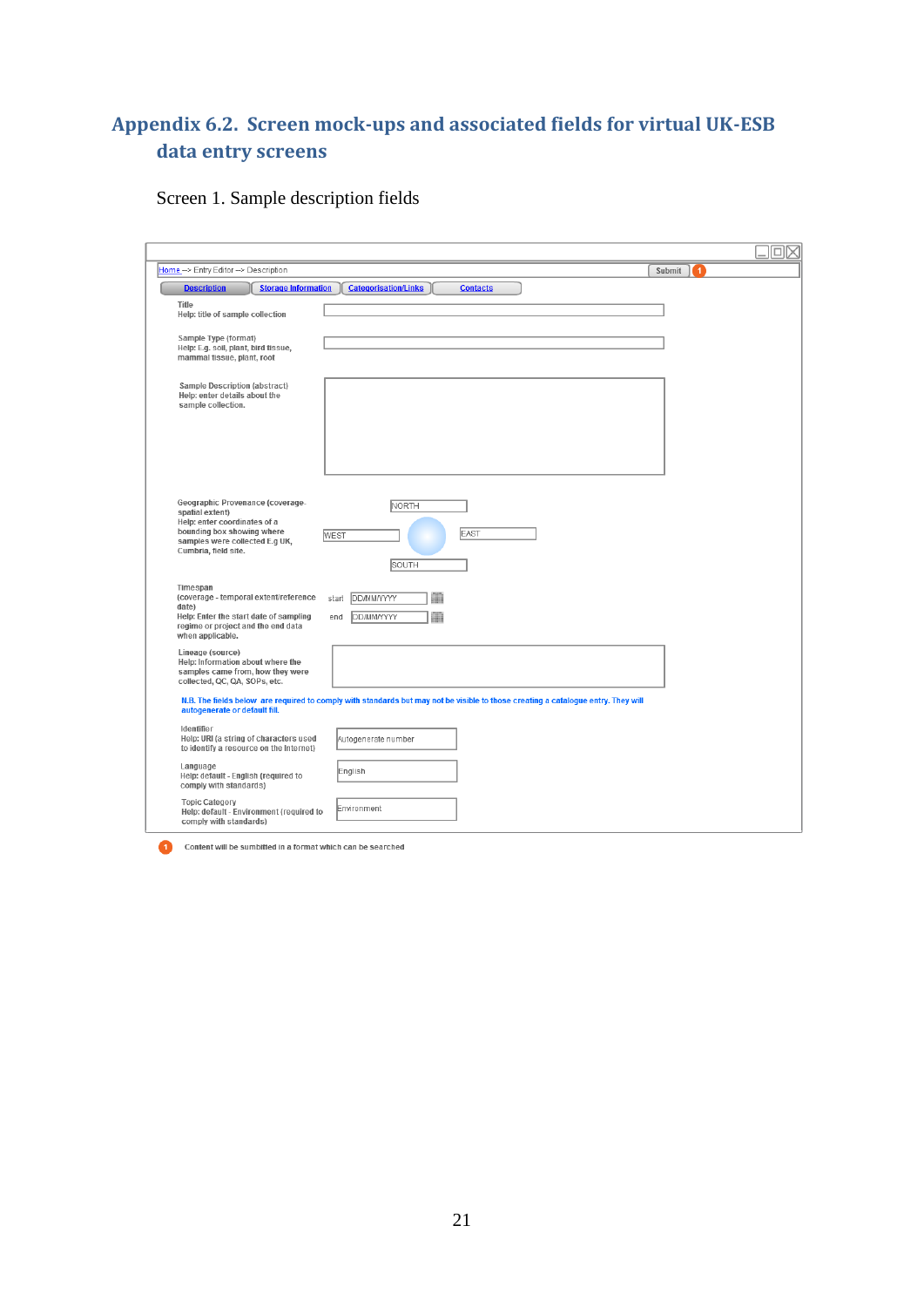### Fields associated with Screen 1

| Field name            | Alternative (comply   | Help: Information on what is                                                                   | For example               |
|-----------------------|-----------------------|------------------------------------------------------------------------------------------------|---------------------------|
|                       | with standards)       | required                                                                                       |                           |
| <b>Title</b>          |                       | Title of sample collection                                                                     | Predatory Bird            |
|                       |                       |                                                                                                | Monitoring Scheme         |
|                       |                       |                                                                                                | <b>Tissue Archive</b>     |
| Sample type           | Format                |                                                                                                | soil, plant, bird tissue, |
|                       |                       |                                                                                                | mammalian tissue,         |
|                       |                       |                                                                                                | plant, root, etc          |
| <b>Sample</b>         | Abstract              | Enter details about the                                                                        |                           |
| <b>Description</b>    |                       | sample collection                                                                              |                           |
| Geographic            | Coverage - spatial    | Enter coordinates of a                                                                         | UK, Cumbria, Field        |
| <b>Provenance</b>     | extent                | bounding box showing where                                                                     | site                      |
|                       |                       | samples were collected                                                                         |                           |
| <b>Timespan</b>       | Coverage - temporal   | Enter the start date of the                                                                    |                           |
|                       | extent/reference date | sampling regime or project                                                                     |                           |
|                       |                       | and the end date when                                                                          |                           |
|                       |                       | applicable                                                                                     |                           |
| <b>Lineage</b>        | Source                | Information about where the                                                                    |                           |
|                       |                       | samples came from, how they                                                                    |                           |
|                       |                       | were collected, QC, QA,                                                                        |                           |
|                       |                       | <b>SOPs</b>                                                                                    |                           |
|                       |                       | The next 3 fields are required for the catalogue to comply with standards (ISO19115 and Dublin |                           |
|                       |                       | Core) but may not be visible. They will auto generate or default fill.                         |                           |
| <b>Identifier</b>     | <b>URI</b>            | String of characters used to                                                                   |                           |
|                       |                       | identify a resource on the                                                                     |                           |
|                       |                       | internet                                                                                       |                           |
| Language              |                       | Default: English                                                                               |                           |
| <b>Topic category</b> |                       | Default: Environment                                                                           |                           |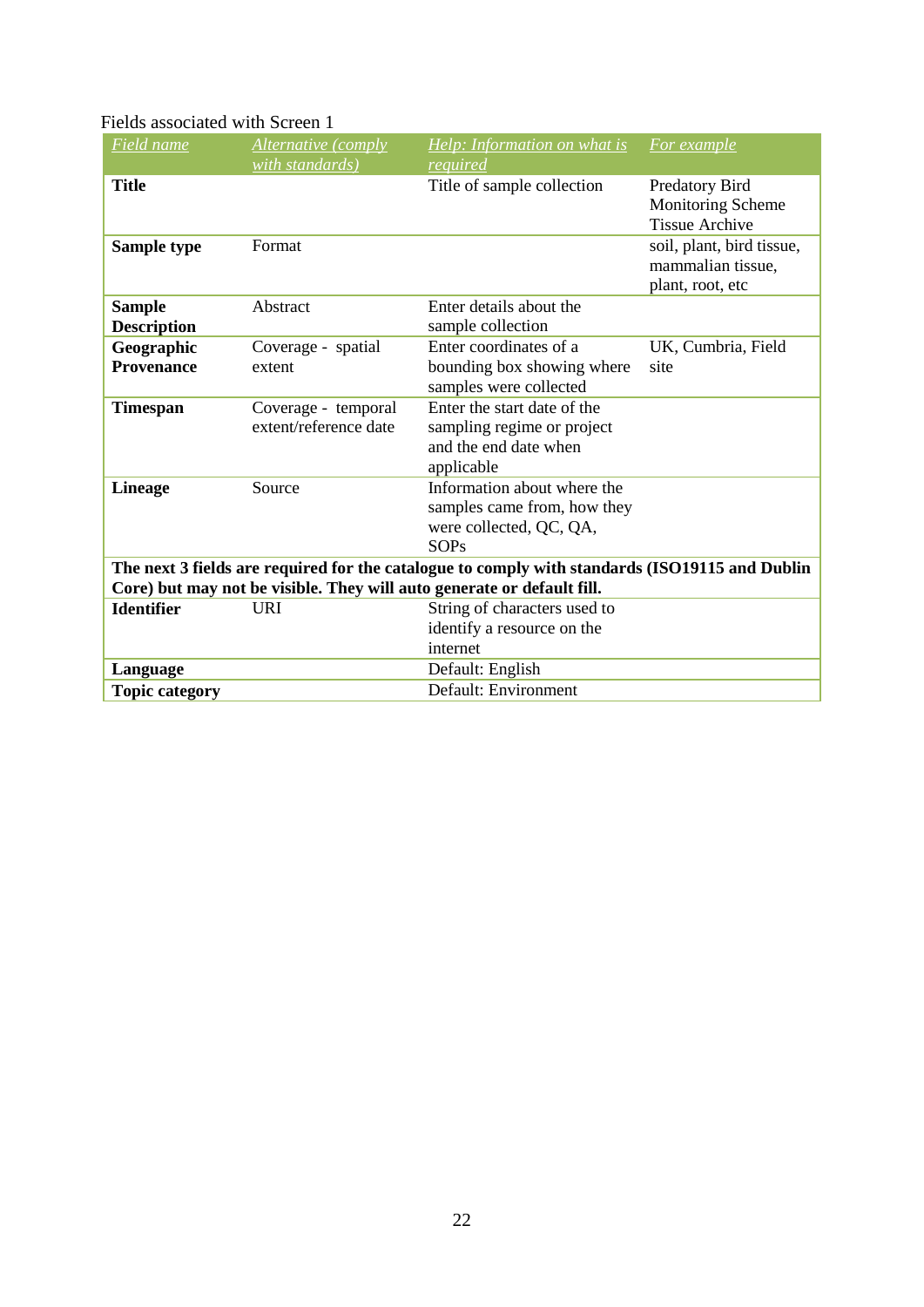Screen 2. *Storage Information* data loading screen

| <b>Storage Information</b><br><b>Description</b>                                                                                                           | <b>Categorisation/Links</b><br><b>Contacts</b> |  |
|------------------------------------------------------------------------------------------------------------------------------------------------------------|------------------------------------------------|--|
|                                                                                                                                                            |                                                |  |
| Sample availability (rights)<br>Help: how to gain access E.g email<br>contact@ceh.ac.uk for information                                                    |                                                |  |
| Access restrictions (O)<br>Help: IPR, T&C E.g. Requests for<br>access are dealt with by x or on a<br>case by case basis                                    |                                                |  |
| Storage requirements/methods (O)<br>Help: size, type of container, time<br>taken to remove from store,<br>specialist facilities required                   |                                                |  |
| Archive location (O)<br>Help: UK location of archiving facility,<br>freezer, research station                                                              |                                                |  |
| Sample history (O)<br>Help: previous use                                                                                                                   |                                                |  |
| Health and Safety Issues (O)<br>Help: information users need to know<br>if they want access to samples E.g.<br>stored in alcohol, under liquid<br>nitrogen |                                                |  |
|                                                                                                                                                            |                                                |  |

# Fields associated with *Storage information*

| Field name                                                 | Alternative field name<br>(comply with standards) | Help: Information on<br>what is required                                                          | For example                                                     |
|------------------------------------------------------------|---------------------------------------------------|---------------------------------------------------------------------------------------------------|-----------------------------------------------------------------|
| <b>Sample availability</b>                                 | Rights                                            | How to gain access                                                                                | Email a@ceh.ac.uk<br>for information                            |
| Access restrictions $(0)$                                  |                                                   | IPR, T&C                                                                                          | Requests are dealt<br>with by $x$ or on a case<br>by case basis |
| <b>Storage</b><br>requirements/methods<br>$\boldsymbol{0}$ |                                                   | Size, type of container,<br>time taken to remove<br>from store, specialist<br>facilities required |                                                                 |
| Archive location $(0)$                                     |                                                   | Location of archiving<br>facility, freezer,<br>research station                                   |                                                                 |
| Sample history $(0)$                                       |                                                   | Details of previous<br>use                                                                        |                                                                 |
| H & S issues $(0)$                                         |                                                   | Information users<br>need to know if they<br>want access to<br>samples                            | Stored in alcohol,<br>under liquid nitrogen                     |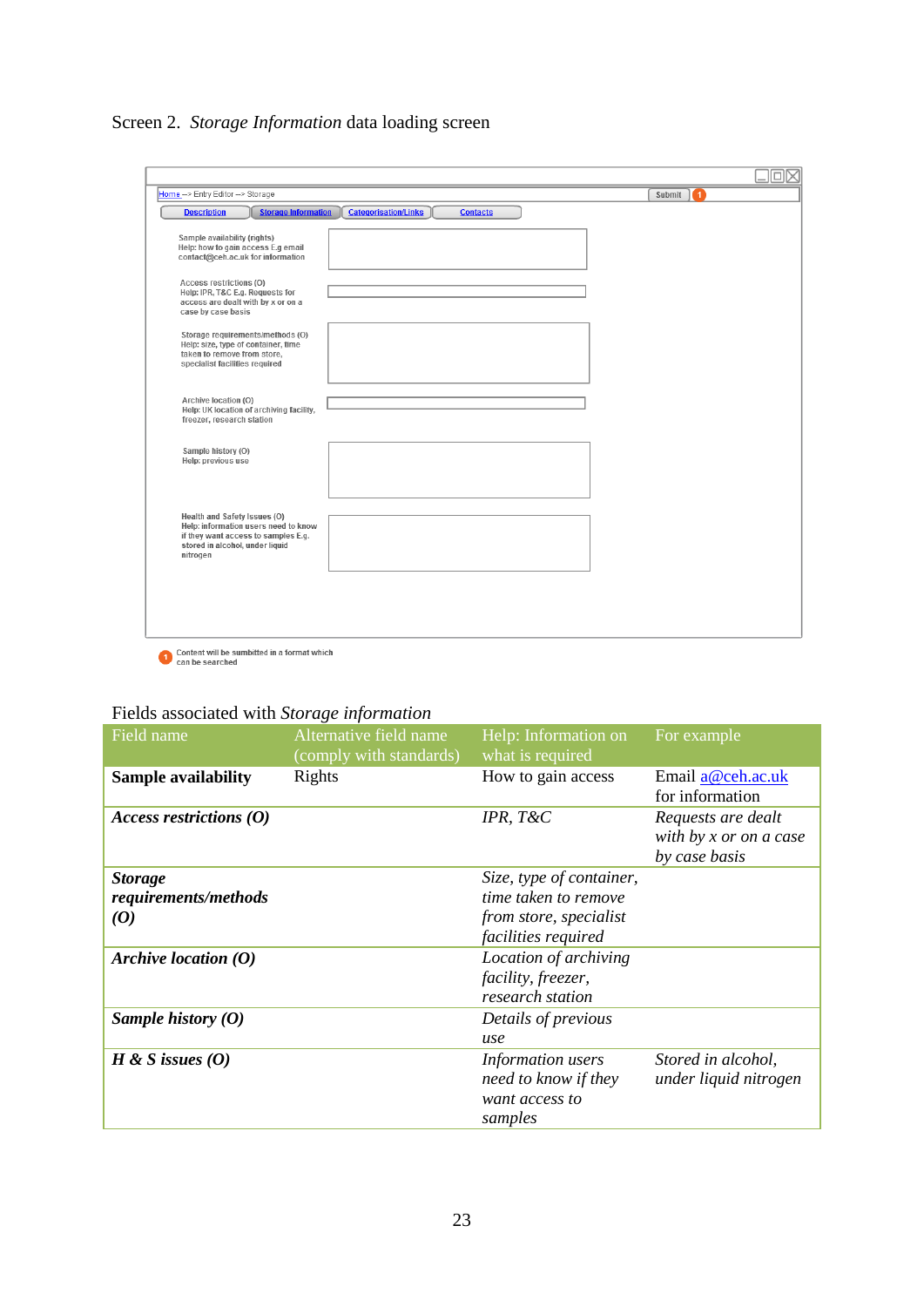Screen 3. *Categorisation, keywords and links* data entry screen.

| Home -> Entry Editor -> Categorisation/links                                                                                                                                                                           |                                                | Ω<br>Submit |
|------------------------------------------------------------------------------------------------------------------------------------------------------------------------------------------------------------------------|------------------------------------------------|-------------|
| <b>Storage Information</b><br><b>Description</b>                                                                                                                                                                       | <b>Categorisation/Links</b><br><b>Contacts</b> |             |
| Keywords (Subject)<br>Help: search thesaurus for<br>keywords                                                                                                                                                           | Keyword chooser                                |             |
| Keywords (Subject)<br>Help: add other unspecified<br>keywords                                                                                                                                                          | Comma separated free text                      |             |
| Resource locator (Citation and<br>Links)<br>Help: Enter publications related to<br>samples, archives and Provide links<br>to existing catalogues, websites -<br>can be for access to samples, for<br>information, etc. |                                                |             |
| Additional notes (O)<br>Help: other information<br>about the collection,<br>things that sample users<br>need to be aware of                                                                                            |                                                |             |
|                                                                                                                                                                                                                        |                                                |             |

Content will be sumbitted in a format which<br>can be searched

# Fields associated with *Categorisation, keywords and links*

| Field name              | Alternative field name<br>(comply with standards) | Help: Information on<br>what is required                                                               | For example |
|-------------------------|---------------------------------------------------|--------------------------------------------------------------------------------------------------------|-------------|
| <b>Keywords</b>         | Subject                                           | search a thesaurus for<br>keywords                                                                     |             |
| <b>Keywords</b>         | Subject                                           | Add other unspecified<br>keywords                                                                      |             |
| <b>Resource locator</b> | Citation                                          | publications related to<br>samples, archives                                                           |             |
| <b>Resource locator</b> | Links                                             | links to existing<br>catalogues, websites                                                              |             |
| Additional notes $(0)$  |                                                   | other information<br>about the collection,<br>things that sample<br>users might need to be<br>aware of |             |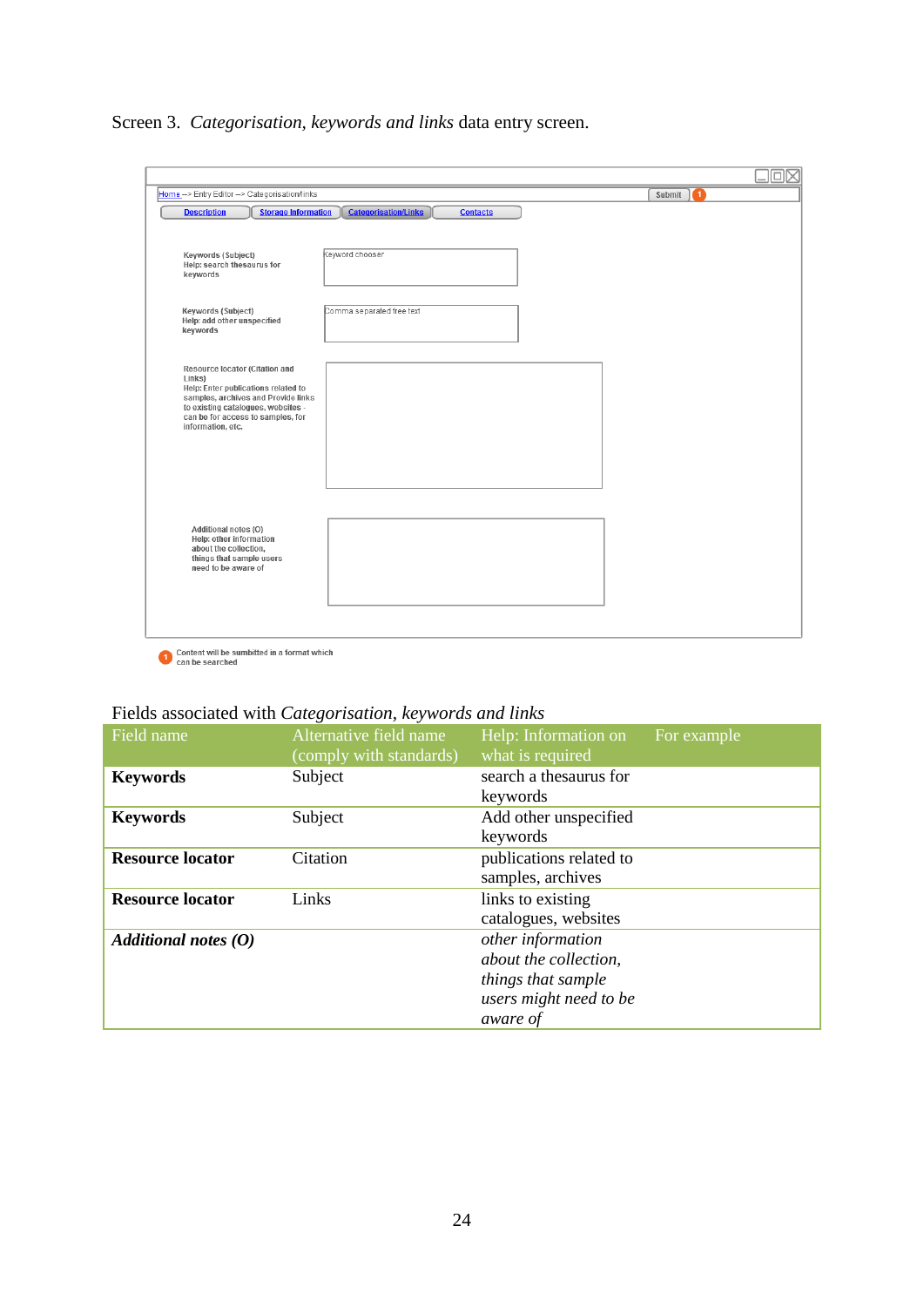Screen 4. *Contact information* page data entry screen.

| Home -> Entry Editor -> Contact details |                                                                            |                                                                                                      | Submit<br>$\blacktriangleleft$ |  |
|-----------------------------------------|----------------------------------------------------------------------------|------------------------------------------------------------------------------------------------------|--------------------------------|--|
| <b>Description</b>                      | <b>Storage Information</b>                                                 | <b>Categorisation/Links</b><br><b>Contacts</b>                                                       |                                |  |
| Metadata point of contact               |                                                                            |                                                                                                      |                                |  |
|                                         |                                                                            | Help: person who filled in record; contact this person for information about the catalogue entry     |                                |  |
| <b>Email address</b>                    |                                                                            |                                                                                                      |                                |  |
| Name                                    |                                                                            |                                                                                                      |                                |  |
| Phone number                            |                                                                            |                                                                                                      |                                |  |
| Organisation name and<br>address        |                                                                            |                                                                                                      |                                |  |
|                                         |                                                                            |                                                                                                      |                                |  |
| Postcode                                |                                                                            |                                                                                                      |                                |  |
| Metadata date                           | Default todays date                                                        |                                                                                                      |                                |  |
|                                         | Responsible Party (contributor) - point of contact if different from above | Help: contact this person for access to samples, archive facility, further information               |                                |  |
| <b>Email address</b>                    |                                                                            |                                                                                                      |                                |  |
| Name                                    |                                                                            |                                                                                                      |                                |  |
| Phone number                            |                                                                            |                                                                                                      |                                |  |
| Organisation name and<br>address        |                                                                            |                                                                                                      |                                |  |
|                                         |                                                                            |                                                                                                      |                                |  |
| Postcode                                |                                                                            |                                                                                                      |                                |  |
|                                         | Responsible Party (publisher) - point of contact if different from above   | Field below - default autofill and may not be visible to those making a catalogue entry              |                                |  |
| collection.                             |                                                                            | Help: required to comply with standards - this person publishes the existence of the archive, sample |                                |  |

### Fields associated with *Contact information*

| Field name                                                                            | Alternative field name<br>(comply with standards)                     | Help: Information on<br>what is required                  | For example                                                                               |
|---------------------------------------------------------------------------------------|-----------------------------------------------------------------------|-----------------------------------------------------------|-------------------------------------------------------------------------------------------|
| Metadata point of<br>contact                                                          | details about the person<br>who is filling in the<br>catalogue record |                                                           | Email address, name,<br>phone number and<br>organisation name and<br>address              |
| Metadata date                                                                         |                                                                       | Default: date the<br>catalogue information<br>was created |                                                                                           |
| <b>Responsible party</b>                                                              | contributor                                                           | Point of contact if<br>different from above               | contact this person for<br>access to samples,<br>archive facility,<br>further information |
| One further field is required to comply with standards – auto fill/may not be visible |                                                                       |                                                           |                                                                                           |
| <b>Responsible party</b>                                                              | publisher                                                             | point of contact if<br>different from above               | this person publishes<br>the existence of the<br>archive, sample<br>collection            |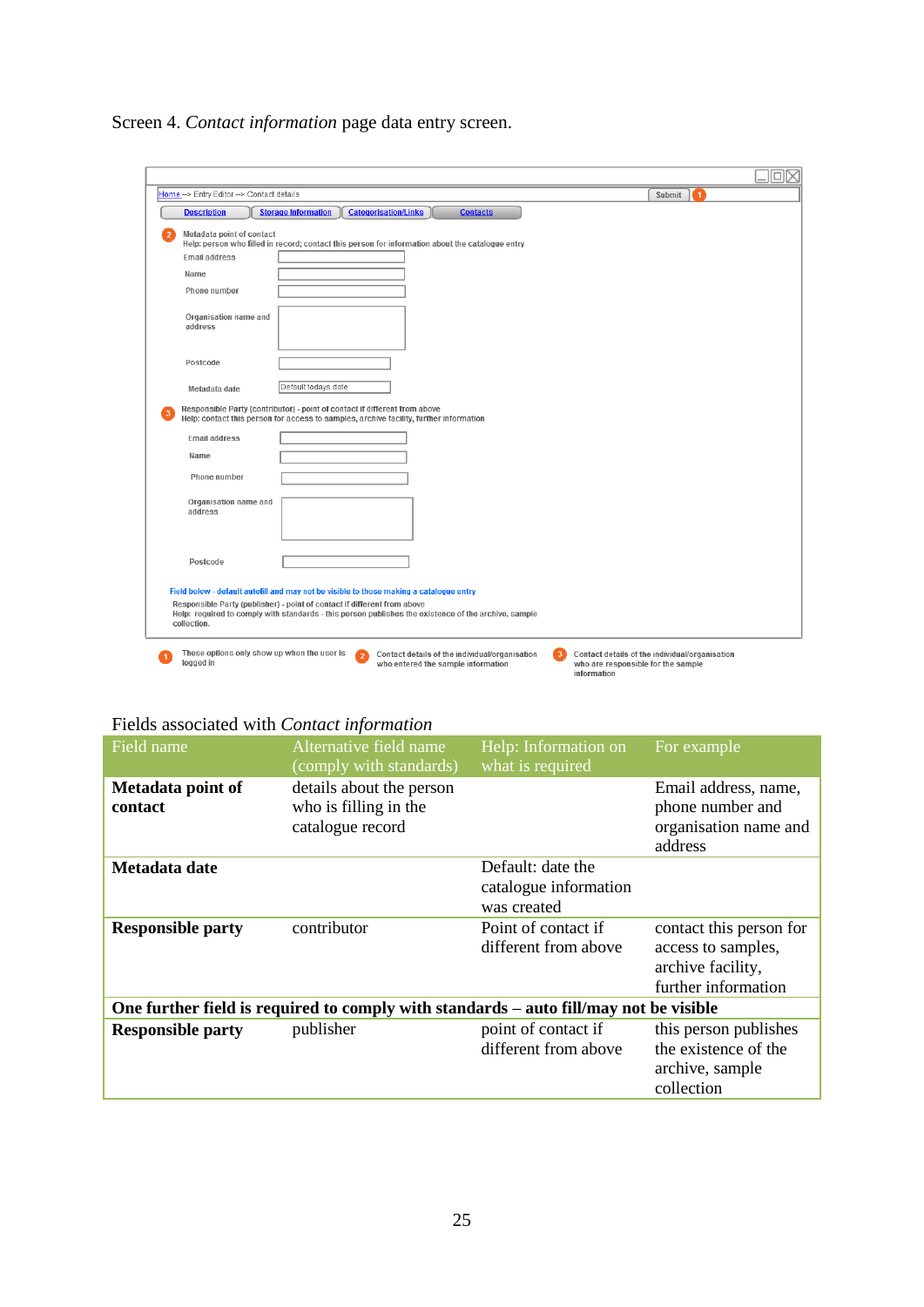# <span id="page-27-0"></span>**Appendix 6.3. MuShCoW for data entry screens and fields**

| Data entry fields                                                                                                        |
|--------------------------------------------------------------------------------------------------------------------------|
| <b>Must have</b>                                                                                                         |
| Unambiguous field names to avoid confusion                                                                               |
| Dynamic help available both brief and in full                                                                            |
| Boxes for data entry that are limited in size for different fields                                                       |
| Limit information on screens and number of tabs/screens                                                                  |
| A defined level of granularity to users/contributors                                                                     |
| Spell out access restrictions                                                                                            |
| Use different data entry types (buttons, drop downs, buttons, etc.)                                                      |
| Filter and sort category entries for the benefit of searches                                                             |
| Avoid duplication between tabs/screens                                                                                   |
|                                                                                                                          |
| <b>Should have</b>                                                                                                       |
| Offer guidance on the amount of information needed                                                                       |
| Provide different forms of defining location region of samples                                                           |
| Provide indication of cost implications                                                                                  |
| Collect information to present from a users perspective                                                                  |
| Use existing thesauri                                                                                                    |
| Use autofill wherever possible                                                                                           |
| Credit funding bodies                                                                                                    |
| Resource Type – to identify what level of description it is e.g. collection, item, a whole repository                    |
| Size of the collection e.g. Number of Items                                                                              |
| Information $&$ custodial history – how /when it got into the repository as opposed to initial collection<br>information |
| Physical condition – effect on access or/and trigger for conservation work                                               |
| Include preferred wording for citation for the collection                                                                |
| Include names of expeditions or projects                                                                                 |
| Accrual rate or not accruing                                                                                             |
| Date of original entry & who by but also date and who last updated it                                                    |
| Personal names of the collectors & the collecting organisations should be entered separately from the<br>contacts list   |
| Format for data entry should be controlled e.g. Surname, first forename second forename                                  |
| Credit funding bodies                                                                                                    |
| Include preferred wording for citation of the collection                                                                 |
|                                                                                                                          |
| <b>Could have</b>                                                                                                        |
| Identify location of archive as a name or website                                                                        |
| Reduce details of Health and Safety issues                                                                               |
| Use buttons for opening text boxes for additional input                                                                  |
|                                                                                                                          |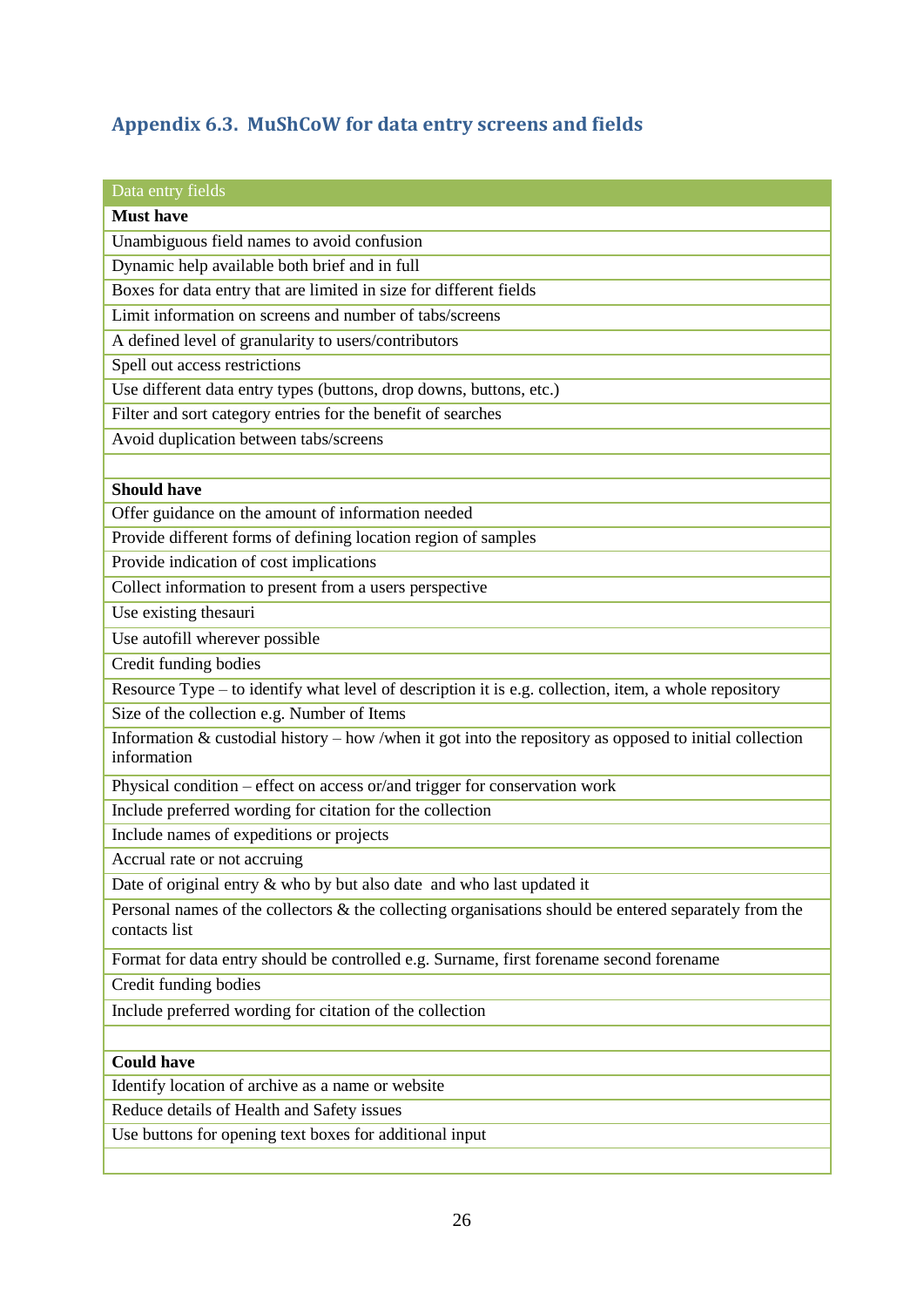# <span id="page-28-0"></span>**Appendix 6.4. MuShCoW for functionality**

## Functionality

#### **Must have**

Authentication. No requirement for a gatekeeper to add, edit and update information - enable user group to set up and maintain records. Record not necessarily owned by individual, ownership can be transferred.

Bulk upload, export and update – E.g. global changing all the email addresses for an organisation when contact has left. Ability to export metadata to other catalogues and tools.

Search engine optimisation (SEO) to enable Google, etc to find the website in its searches.

Validation on input

Periodic checks (e.g. auto generation of annual email)

#### **Should have**

Workflow i.e. save as draft, submit for publication, submitted, approved

Deletion for duplicate records although records can revert to private

Feedback

- Contact us form to collate improvements  $\bullet$
- Email link to contributor (Responsible Party).
- List of contributors to expand the network
- Point of contact.
- List of Most updated/Downloaded

#### **Could have**

Usage statistics

Rollback to previous version (future versions)

Links to other catalogues that link to us

Ability to tick a box to be notified later about records left in draft so that they can be removed or published.

Workflow Publication - telephone directory for content might be useful if errors present in the record. Email notification to users to check validity of the record.

Monitoring and Reporting - product can collect operation information such as # of records added, deleted, viewed.

User feedback

#### **Won't have**

Deletion policy - not required since there will be workflow with publication status. Records can be reverted to private

#### **Questions**

Do entries auto publish?

Should there be carrots for entering catalogue data?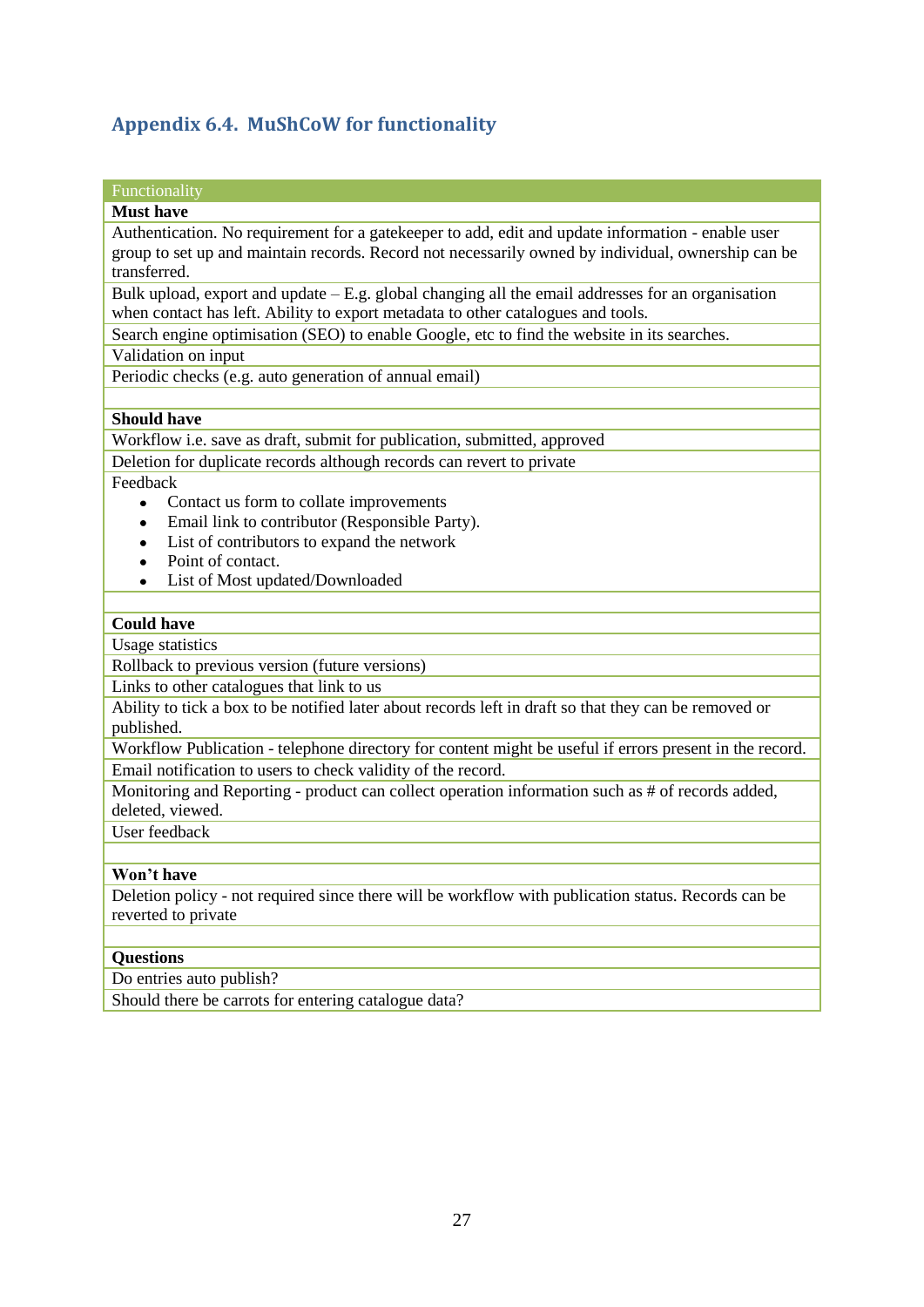## <span id="page-29-0"></span>**Appendix 6.5. MuShCoW for web front end**

| Web front end                                 |
|-----------------------------------------------|
| <b>Should have</b>                            |
| Clickable links to logo                       |
| Page of links to websites of all contributors |
|                                               |
| <b>Could Have</b>                             |
| Best practice                                 |
| <b>Featured</b> entries                       |
| Recently added/updated                        |
|                                               |

# <span id="page-29-1"></span>**Appendix 6.6. Updated list of fields (with explanation) that incorporates feedback from interested parties and attendees of 2012 workshop.**

| Field name                                   | Explanation of field name and detail on what         |
|----------------------------------------------|------------------------------------------------------|
|                                              | information is required                              |
| <b>Reference numbers</b>                     | Unique ID, UKEOF catalogue number, other             |
|                                              | catalogue number                                     |
| <b>Title</b>                                 | Title of sample collection                           |
| Sample type (format)                         | Information on what the sample/collection consists   |
|                                              | of.                                                  |
| <i>Resource type</i> $(0)$                   | Level of description e.g. collection, item, whole    |
|                                              | repository.                                          |
| Size of Collection $(0)$                     | i.e. Number of Items                                 |
| <b>Sample Description (Abstract)</b>         | Detailed information about the sample collection.    |
|                                              | This may include physical condition (may affect      |
|                                              | access and trigger conservation work), expedition    |
|                                              | or project name and number, funding body,            |
|                                              | preferred wording for citation of the collection.    |
|                                              | Alternatively, this information could be added as    |
|                                              | keywords.                                            |
| Collector name(s) $(0)$                      | Controlled format e.g. Surname, first forename       |
|                                              | second forename - so that you can search for         |
|                                              | names consistently.                                  |
| Collecting organisation(s) $(0)$             | Controlled format e.g. name, address, postcode       |
| <b>Geographic Provenance (Coverage -</b>     | Coordinates of a bounding box showing where          |
| spatial extent)                              | samples were collected and/or place name (i.e.       |
|                                              | Town, County, Country) and/or site name.             |
| Time span (Coverage - temporal               | Start date of the sampling regime or project and the |
| extent/reference date)                       | end date where applicable                            |
| <b>Acquisition information and custodial</b> | How and when it got into the repository as           |
| history $(0)$                                | opposed to initial collection information            |
| <b>Lineage (Source)</b>                      | Detailed information on how, why and where the       |
|                                              | sample was collected, prepared, analysed, etc.       |